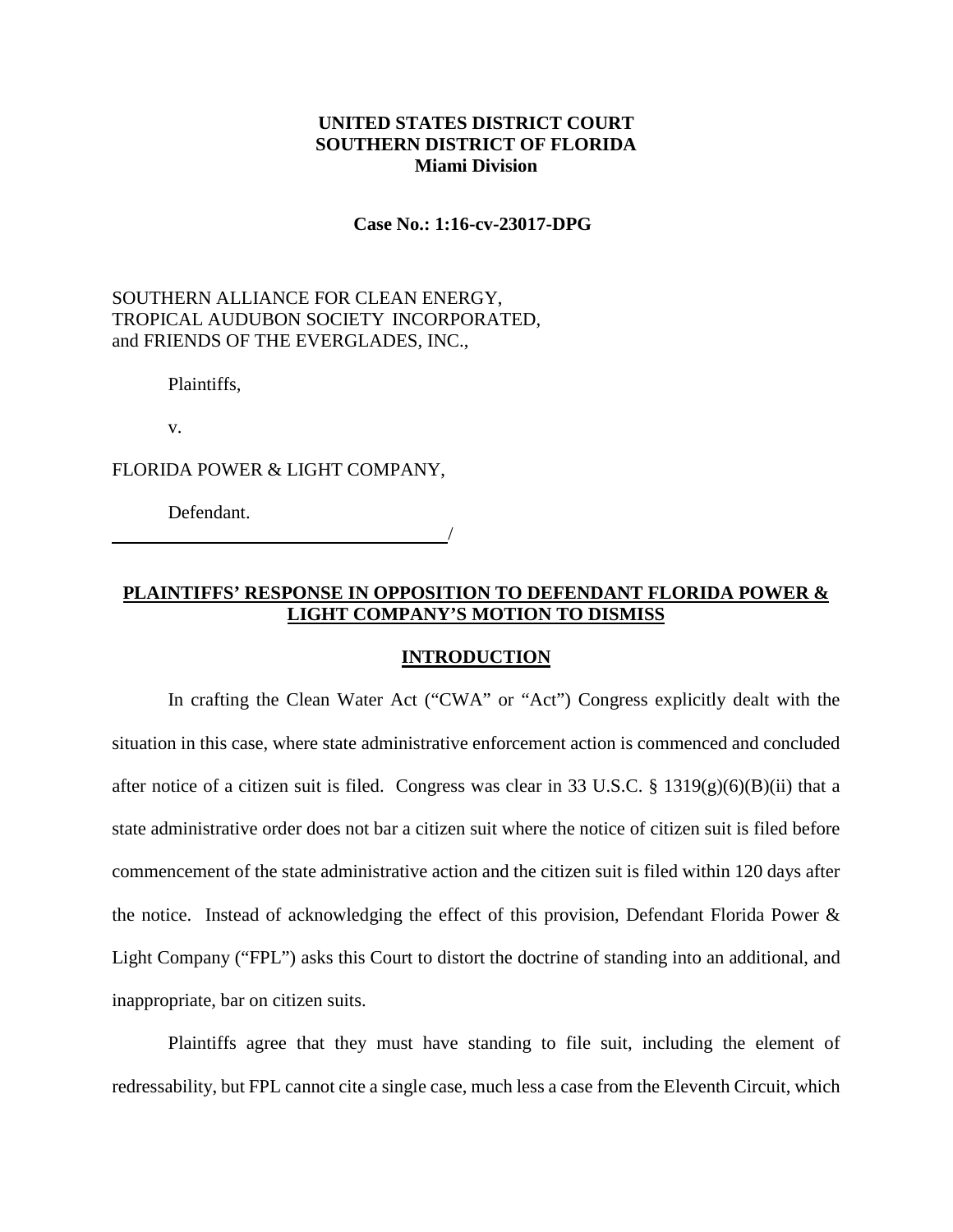has dismissed a CWA citizen suit brought under similar circumstances based on a lack of standing. Pursuant to well-established law, Plaintiffs have standing because they have alleged injury in fact, causation, and redressability. FPL has challenged only the element of redressability, and, in response to this Fed. R. Civ. P. 12(b)(1) factual attack, Plaintiffs have provided ample evidence that FPL's CWA violations existed at the time of their Complaint, that these violations are ongoing, that the administrative enforcement actions taken by the Florida Department of Environmental Protections ("FDEP") and Miami-Dade County have not brought FPL into compliance and will not likely bring FPL into compliance in the future.. Accordingly, the Court should deny FPL's motion to dismiss, and its related motion to stay, and this case should proceed to discovery in the normal course in accordance with a Scheduling Order to be entered by the Court.

#### **STATEMENT OF THE FACTS**

#### **A. FPL's Cooling Canal System and the Violations of the Clean Water Act.**

FPL owns and operates the Turkey Point Power Plant, located on the shores of Biscayne Bay near Homestead, Florida, about 25 miles south of downtown Miami. [Doc. 32, ¶ 29]. The Plant includes two nuclear generation units, built in the early 1970's, called Turkey Point Units #3 and #4. *Id*.

In the early 1970's, FPL constructed a giant, 5,800-acre, two-miles-wide-by five-mileslong, unlined cooling canal system adjacent to Biscayne Bay with the requirement to recycle the cooling water and to prevent all discharges to the Bay. *Id*., ¶ 30. Pursuant to authority delegated by the United States Environmental Protection Agency ("EPA") under the CWA, FDEP issued NPDES permit number FL0001562 to FPL. *Id*., ¶ 32. The current version of the permit became effective May 6, 2005. NPDES Permit No. FL0001562 authorizes the discharge of industrial wastewater, including non-contact once-through condenser cooling water (OTCW), auxiliary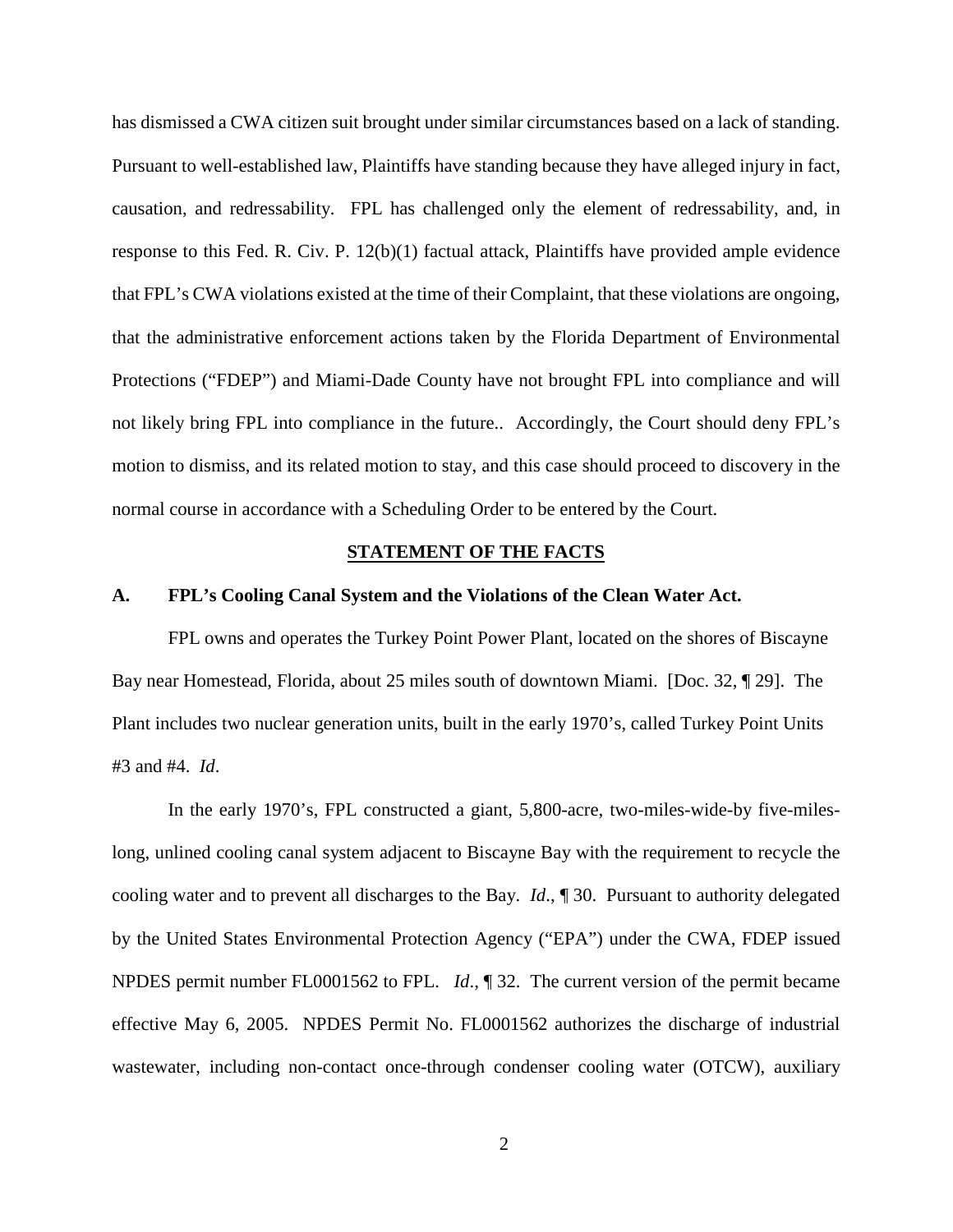equipment cooling water (AECW), low-volume waste (LVW), and storm water into the cooling canal system. *Id*., ¶ 33. The NPDES Permit specifically does not authorize the discharge of cooling canal system wastewater to surface waters. *Id*. The NPDES Permit also contains limits on ground water discharges. *Id*.

The cooling canal system is unlined and underlain by porous limestone geology, including the Biscayne Aquifer. *Id*., ¶ 35. The cooling canal system has discharged contaminated water into the Biscayne Aquifer for many decades, substantially contributing to the westward intrusion of hypersaline and contaminated water into the Aquifer over an area that extends miles westward of the cooling canal system. *Id*. The Amended Complaint identifies precise locations where the groundwater limits in the NPDES Permit have been and continue to be violated. *Id*., ¶ 61.

The contaminated water in the cooling canal system also has for many years discharged, and continues to discharge, from the cooling canal system into Biscayne Bay through a direct hydrologic connection between the cooling canal system and the waters of Biscayne Bay. *Id*., ¶ 35. The Amended Complaint identifies several locations in Biscayne Bay where the discharges have been and continue to be detected. *Id.*, **¶** 52-54.

## **B. The Timing of Plaintiffs' Sixty-Day Notice and the Administrative Proceedings Commenced by FDEP.**

FPL's Motion to Dismiss attaches and references three different administrative actions which FPL claims have totally redressed FPL's CWA violations as of the filing of Plaintiffs' Complaint. [Docs. 38-1, 38-2, 38-4]. Neither the FDEP 2014 Administrative Order, nor the Miami-Dade County Division of Environmental Resources Management ("DERM") Consent Agreement addressed violations of the Clean Water Act or FPL's NPDES Permit. [Docs. 38-2, 38-4]. As a matter of record, the Administrative Law Judge, who heard the appeal of the FDEP 2014 Administrative Order ("AO") found in his February 15, 2016, Recommended Order,"[t]he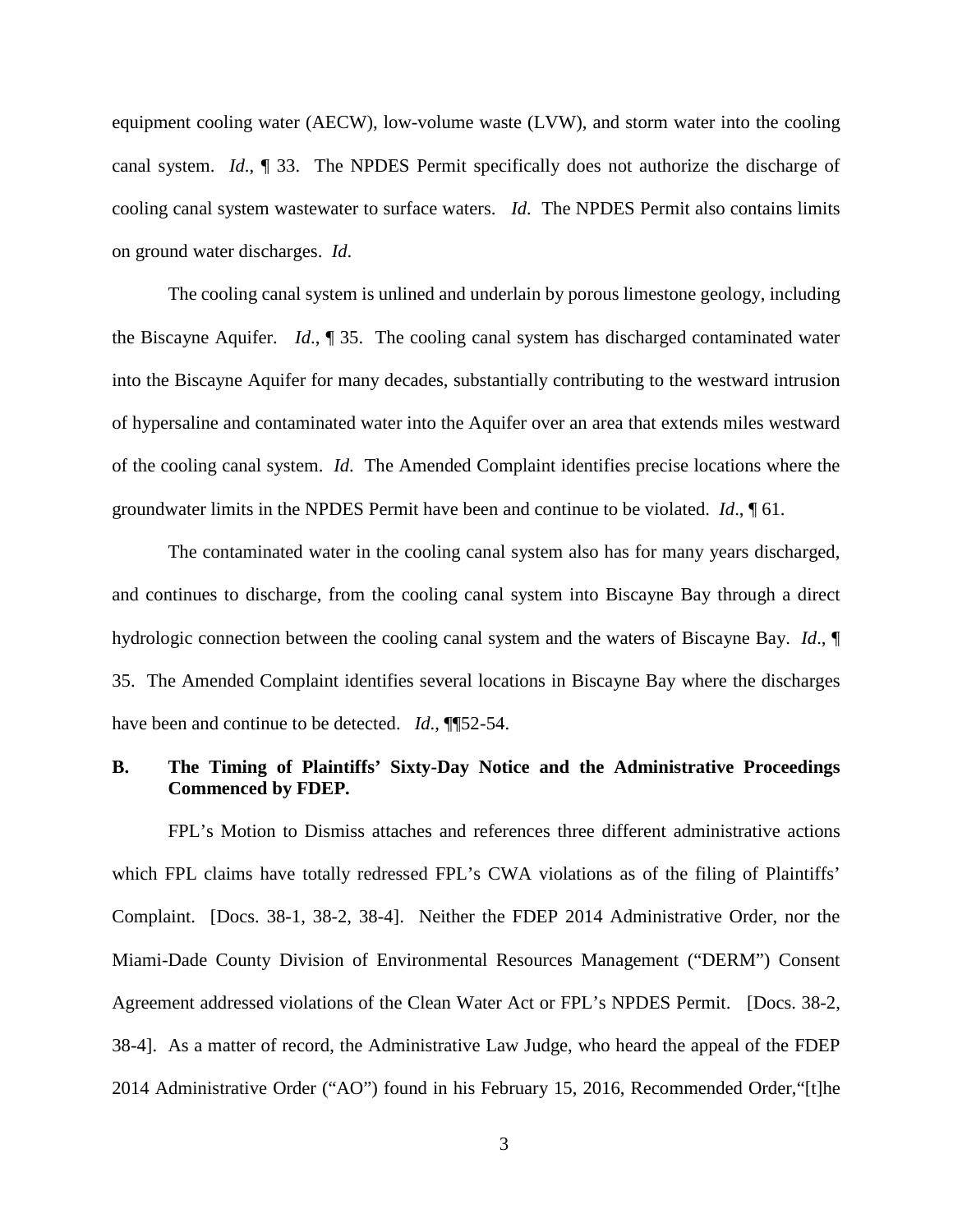AO is not a reasonable exercise of DEP's enforcement discretion because FPL has not been charged with violations of law," and "DEP does not require FPL to come into compliance with standards or specify a reasonable time for FPL to come into compliance." *See* Recommended Order at ¶ 92-93, attached as Ex. 1. The DERM Consent Agreement addresses only violations of the ammonia limits contained in DERM rules and does not address compliance with the CWA or FPL's NPDES Permit. [Doc. 38-2].

Only the FDEP Consent Order, entered on June 20, 2016, ninety-seven days after Plaintiffs' 60-day Citizen Suit Notice, addressed any violations of FPL's NPDES Permit. That Consent Order did not allege any violations regarding illegal discharges into Biscayne Bay or require any remedies that are likely to result in compliance with the FPL NPDES Permit or the Clean Water Act. [Doc. 38-1].

After the FDEP 2014 AO failed to address any violations of the Clean Water Act and the Administrative Law Judge found it was not a reasonable exercise of FDEP's enforcement discretion, on March 15, 2016, Plaintiffs Southern Alliance for Clean Energy ("SACE") and Tropical Audubon Society ("TAS") served a 60-day citizen suit notice, pursuant to 33 U.S.C. § 1365(b)(1)(A). This Notice alleged multiple violations of the CWA by FPL arising out of discharges of pollutants from FPL's cooling canal system for its Turkey Point Power Plant, and the resulting pollution of Biscayne Bay to the east, as well as the Biscayne Aquifer to the west. [Doc. 1-3].

Over one month later, on April 25, 2016, FDEP sent a Notice of Violation (NOV) to FPL concerning the pollution spreading west into the Biscayne Aquifer. [Doc. 38-9]. This Notice of Violation mentioned the requirements of the FPL NPDES Permit regarding groundwater pollution, but did not address the illegal discharge of pollutants into Biscayne Bay. *Id*. On the same day,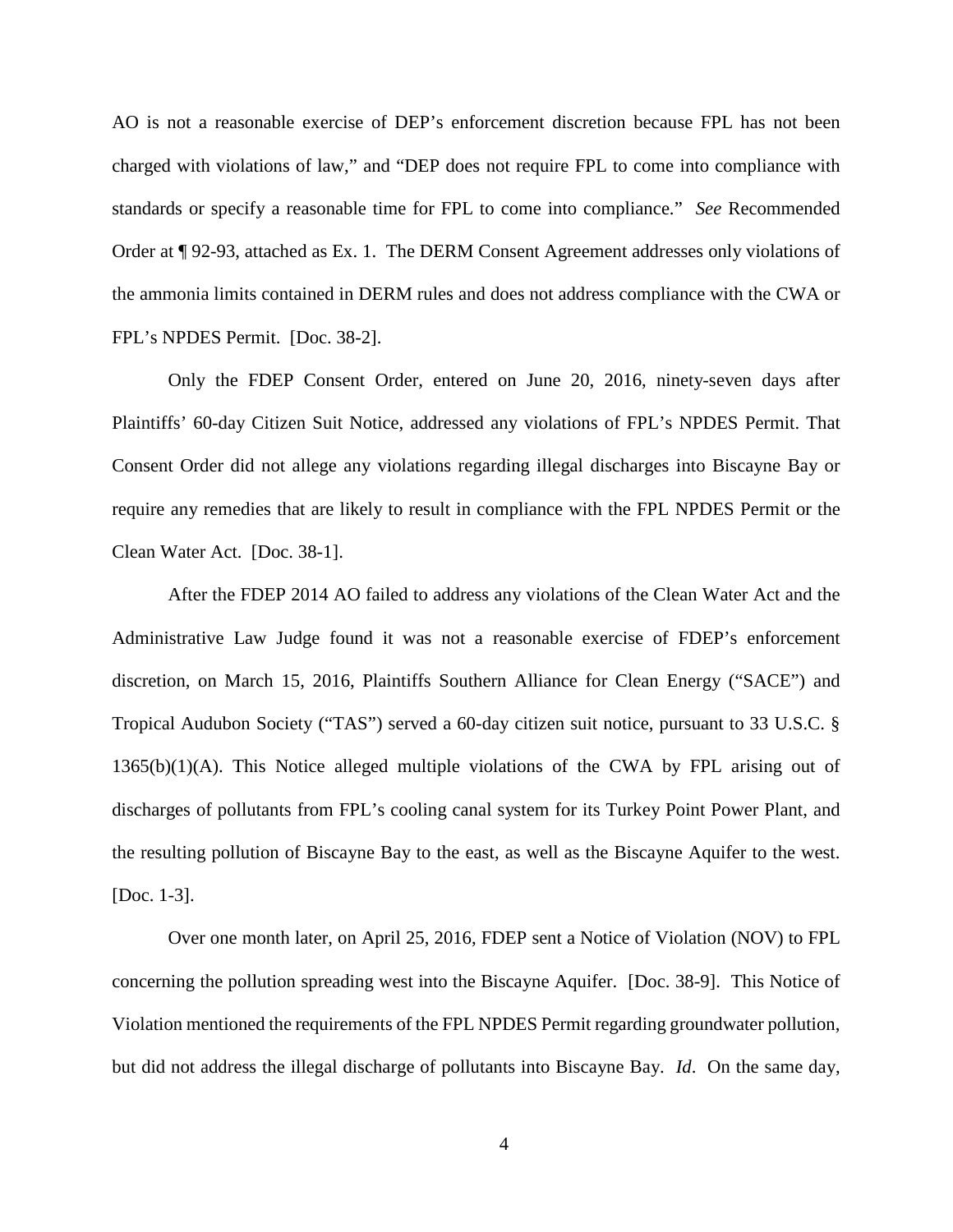FDEP also issued a "Warning Letter" to FPL concerning evidence that polluted groundwater is reaching Biscayne Bay through artificial channels immediately adjacent to FPL's cooling canal system, but did not mention that such discharges to Biscayne Bay were violations of FPL's NPDES Permit. [Doc. 38-8]. This "Warning Letter" merely sought "any facts [FPL] may have that will assist in determining whether any violations of [Florida law] have occurred." *Id*.

On June 20, 2016, without any administrative proceedings, FDEP and FPL entered into an administrative Consent Order "to address the violations alleged in the NOV and issues raised in the Warning Letter." [Doc. 38-1, ¶ 16]. Notably, FDEP never has alleged or resolved violations of the CWA or Florida law based on the discharges from FPL's cooling canal system into Biscayne Bay. *Id*.

On July 12, 2016, plaintiffs SACE and TAS filed a complaint in this Court that alleged the violations of the Clean Water Act outlined in their 60-day notice. [Doc. 1] This complaint was filed 119 days after the 60-day notice.

On July 13, 2016, plaintiffs served a supplemental 60-day notice that alleged further ongoing violations of the CWA and added Friends of the Everglades ("Friends") as a party giving notice. [Doc. 32-1] On October 11, 2016, Plaintiffs filed an Amended Complaint that included the CWA violations alleged in the supplemental 60-day notice. [Doc. 32]. This Amended Complaint relates back to the date of the original Complaint and is the operative Complaint for consideration of Defendant's Motion to Dismiss.

## **C. Comparison of Violations Addressed in the FDEP Consent Order to Those Alleged in the Amended Complaint.**

1. Approach to Discharges of Contaminated Water Into Biscayne Bay from the FPL Cooling Canal System.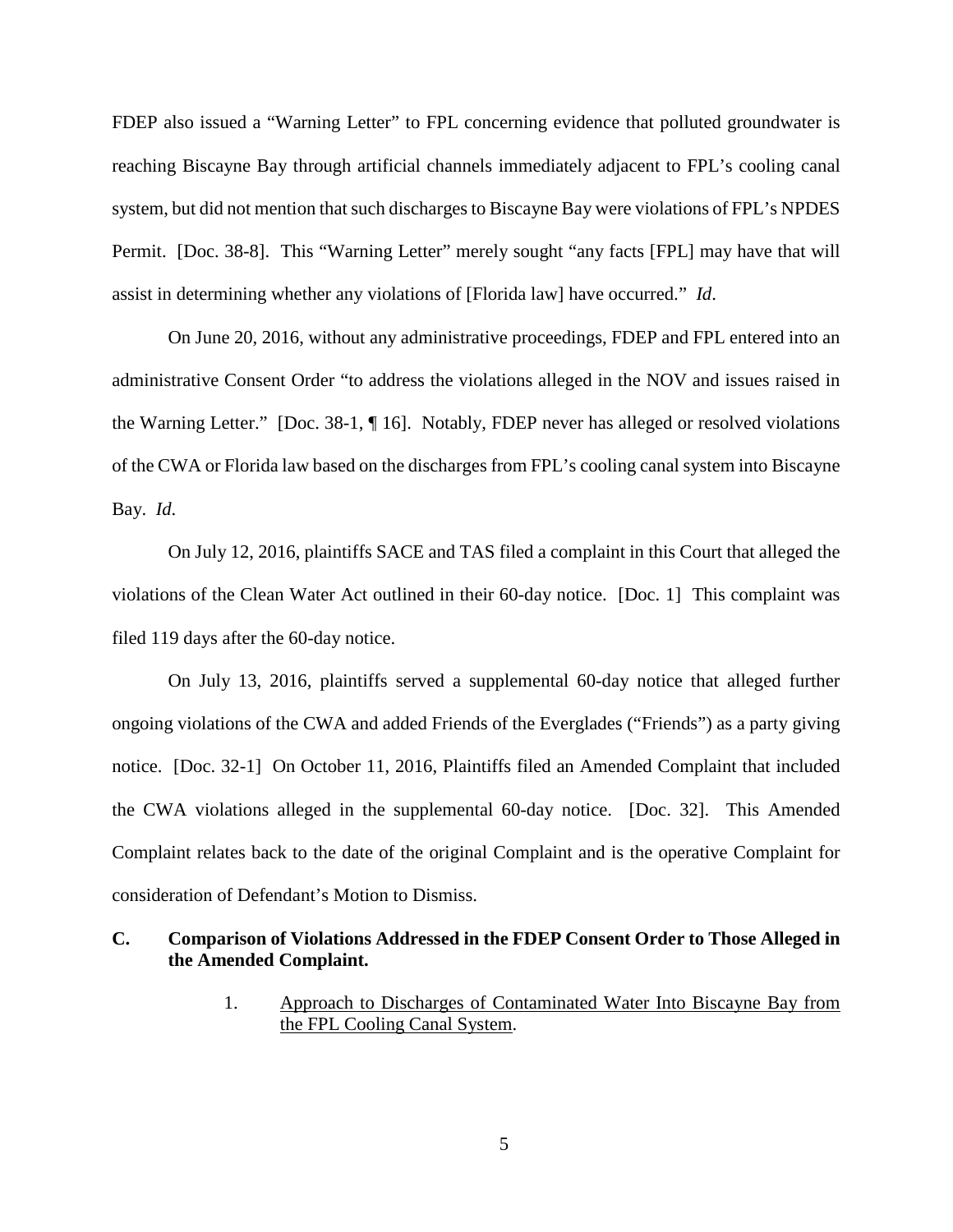FDEP has alleged no violations of the CWA or Florida law related to the Defendant's discharges of contaminated water from its cooling canal system into Biscayne Bay. Instead, FDEP sent a "Warning Letter" that sought further information, and the Consent Order purported to address "issues" raised in the "Warning Letter." [Doc. 38-1, ¶¶ 15-16]. In addition, the Consent Order erroneously stated that the Defendant's CWA permit does not authorize "direct" discharges to surface waters. *Id*., ¶ 4. Accordingly, the objective of the Consent Order is to prevent only those releases of groundwater into Biscayne Bay that result in exceedances of surface water quality standards (not all discharges), and to achieve this goal, the Consent Order relies on projects only in two locations where discharges have been found, the Turtle Point Canal and Barge Basin Areas. *Id*., ¶ 19.

In contrast, the Amended Complaint correctly stated that the Defendant's CWA permit does not authorize any discharge from the cooling canal system to surface waters of the state. The word "direct" does not appear in the permit, nor does the prohibition on discharges require violations of surface water quality standards to constitute a violation of the permit. [Doc. 32, ¶  $51$  $51$ ].<sup>1</sup> The Amended Complaint alleged repeated violations of this condition since at least 2010, and provided detailed allegations concerning the multiple monitoring stations in Biscayne Bay that have detected discharges from FPL's cooling canal system, including monitoring stations geographically separated from the two locations addressed by the Consent Order, the Turtle Point Canal and Barge Basin areas. *Id*., ¶¶ 52-54.

The Amended Complaint alleges violations of other conditions of the FPL NPDES Permit and the CWA that are not included in the Consent Order: (1) violations of Condition I.A.14

<span id="page-5-0"></span><sup>&</sup>lt;sup>1</sup> The exact language of the permit is "[t]his permit does not authorize discharge to surface waters of the state." Permit, Condition I.A.1. A copy of the FPL NPDES Permit is attached to this Memorandum as Ex. 2.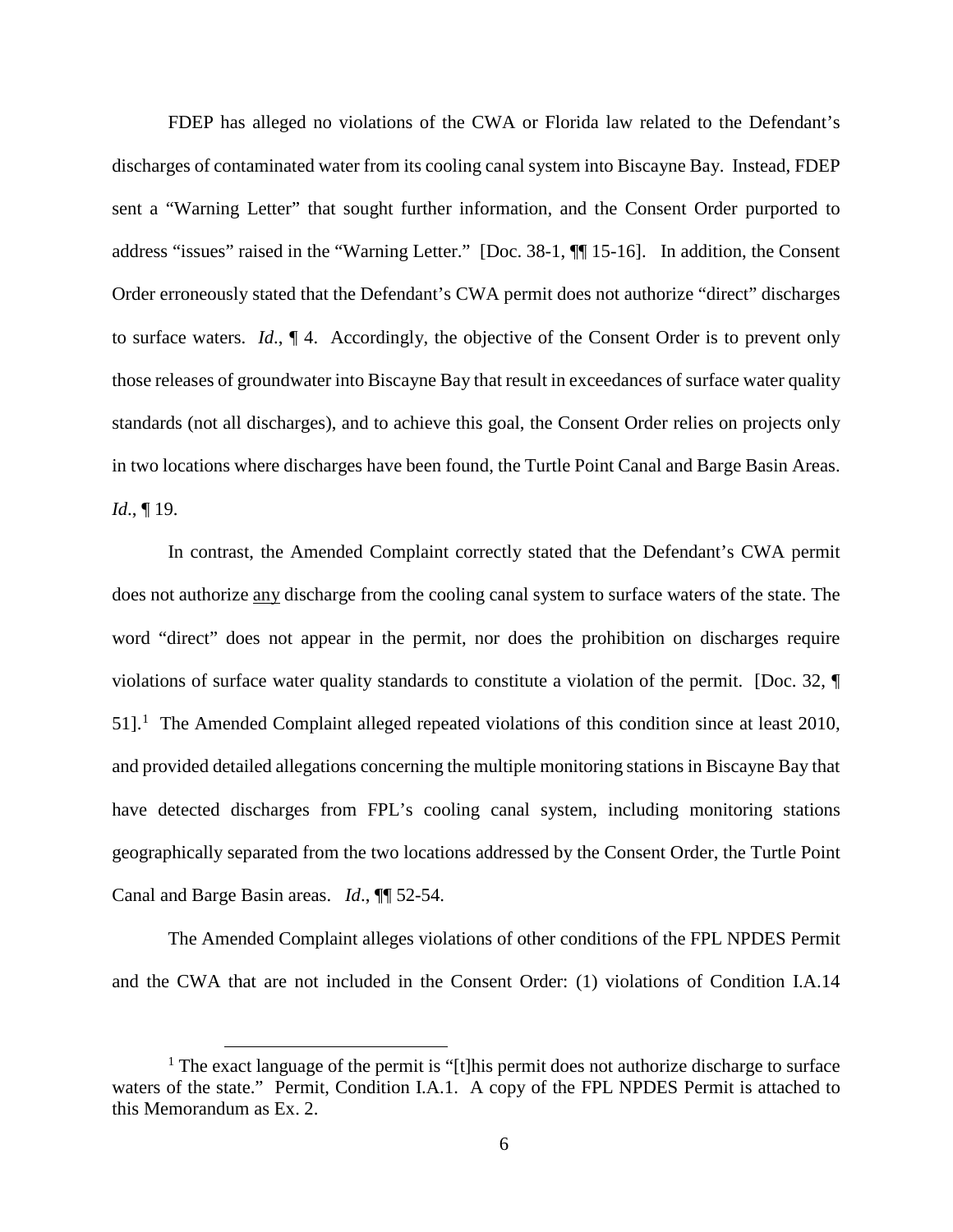requiring compliance with all applicable provisions of the Final Judgement dated September 10, 1971, in Civil Action Number 70-328-CA issued by the U.S. District of the Southern District of Florida [*id*., ¶ 57]; (2) Condition VIII.5 requiring FPL to take all reasonable steps to minimize or prevent any discharge, reuse of reclaimed water, or residuals use or disposal in violation of this permit which has a reasonable likelihood of adversely affecting human health or the environment [*id.*, ¶ 63]; (3) Condition VIII.7., which requires FPL to properly operate and maintain the facility and systems of treatment and control, and related appurtenances, that are installed and used by the permittee to achieve compliance with the conditions of this permit [i*d,* ¶ 65]; (4) violations of the CWA, 42 U.S.C. § 1311(a) and 40 C.F.R. § 122.21, by discharging industrial wastewater containing pollutants (phosphorus, ammonia, TKN, total nitrogen, radioactive tritium) into Biscayne Bay without an NPDES permit authorizing such discharges [*id*., ¶ 71]; and (5) discharges of pollutants from point sources that cause or contribute to violations of surface water quality standards in violation of 33 U.S.C. § 1311(b)(1)(C) and § 403.088(1), Fla. Stat. [*id*., ¶ 76].

Finally, the Amended Complaint also alleged that the Miami-Dade Division of Environmental Resources Management ("DERM") has detected additional upwelling's of groundwater into Biscayne Bay, and that these further upwelling's constitute additional illegal discharges of polluted water from the cooling canal system into Biscayne Bay. *Id*., ¶ 55.

## 2. Approach to CWA Violations in the Biscayne Aquifer.

The Consent Order was based on the FDEP Notice of Violation, and therefore addresses only the violations alleged in the NOV. [Doc. 38-1, ¶ 16]. The NOV alleged that FPL's cooling canal system was the major contributing cause to the continued westward movement of hypersaline water into the Biscayne Aquifer, that this saltwater intrusion was impairing the reasonable and beneficial use of adjacent G-II groundwater. *Id*., ¶ 14. Accordingly, the objective of the Consent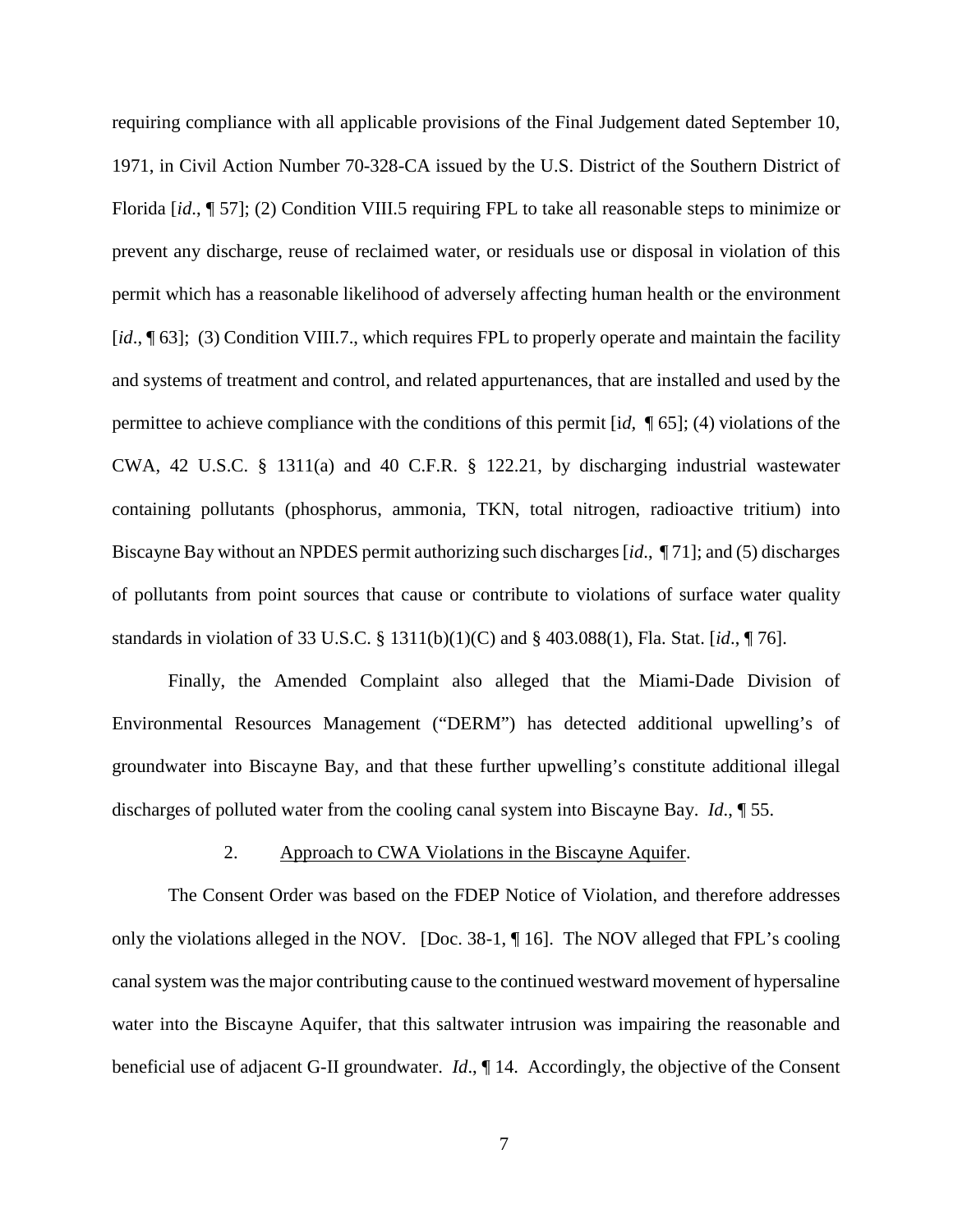Order is to cease the discharges that impair the adjacent G-II ground waters to the west. *Id*., ¶ 19. To achieve this goal, FPL is required to take steps that may or may not be effective over the next 3 to 10 years. *Id*., ¶¶ 19, 20a, 20c.

In contrast, the Amended Complaint alleged detailed violations of the minimum criteria for groundwater in the Biscayne Aquifer, including the criterion for sodium, that have existed since at least 2009 at specific locations up to four miles west of the cooling canal system, . [Doc. 32, ¶ 60]. The Amended Complaint also alleged impairment of the beneficial uses of G-II groundwater at specific locations in the Biscayne Aquifer, including impairment by radioactive tritium. *Id*., ¶ 61. The Amended Complaint also alleges in ¶ 49:

… The Consent Order will not eliminate each of the violations of the NPDES Permit or the CWA alleged herein and will not preclude further violations of the NPDES Permit or the CWA, nor will it bring the cooling canal system into compliance with the NPDES Permit and with the CWA. The Consent Order primarily relies on the development of plans, and further actions to be implemented pursuant to those plans, which will take years to design and implement before having any potential effect. The only way to eliminate the ongoing discharge and pollution is for FPL to eliminate use of the cooling canal system and to construct mechanical draft cooling towers for Turkey Point Units 3 and 4.

### 3. Civil Penalties.

The Consent Order imposed no civil penalties. In contrast, the Amended Complaint seeks civil penalties for all of the CWA violations alleged. [Doc. 32, ¶¶ 68-69, 73-74, 79-80].

### **D. The Consent Order Has Not Stopped and Will Not Stop the Ongoing CWA Violations.**

Plaintiffs' Amended Complaint alleges that the FDEP Consent Order has not stopped and will not stop the ongoing CWA violations by FPL. *Id.*, 149. In further response to FPL's factual challenge to this Court's jurisdiction, Plaintiffs have provided two declarations of experts in relevant fields to support these allegations and refute FPL's assumption that the Consent Order has somehow stopped the ongoing violations complained of. W. Kirk Martin in an expert in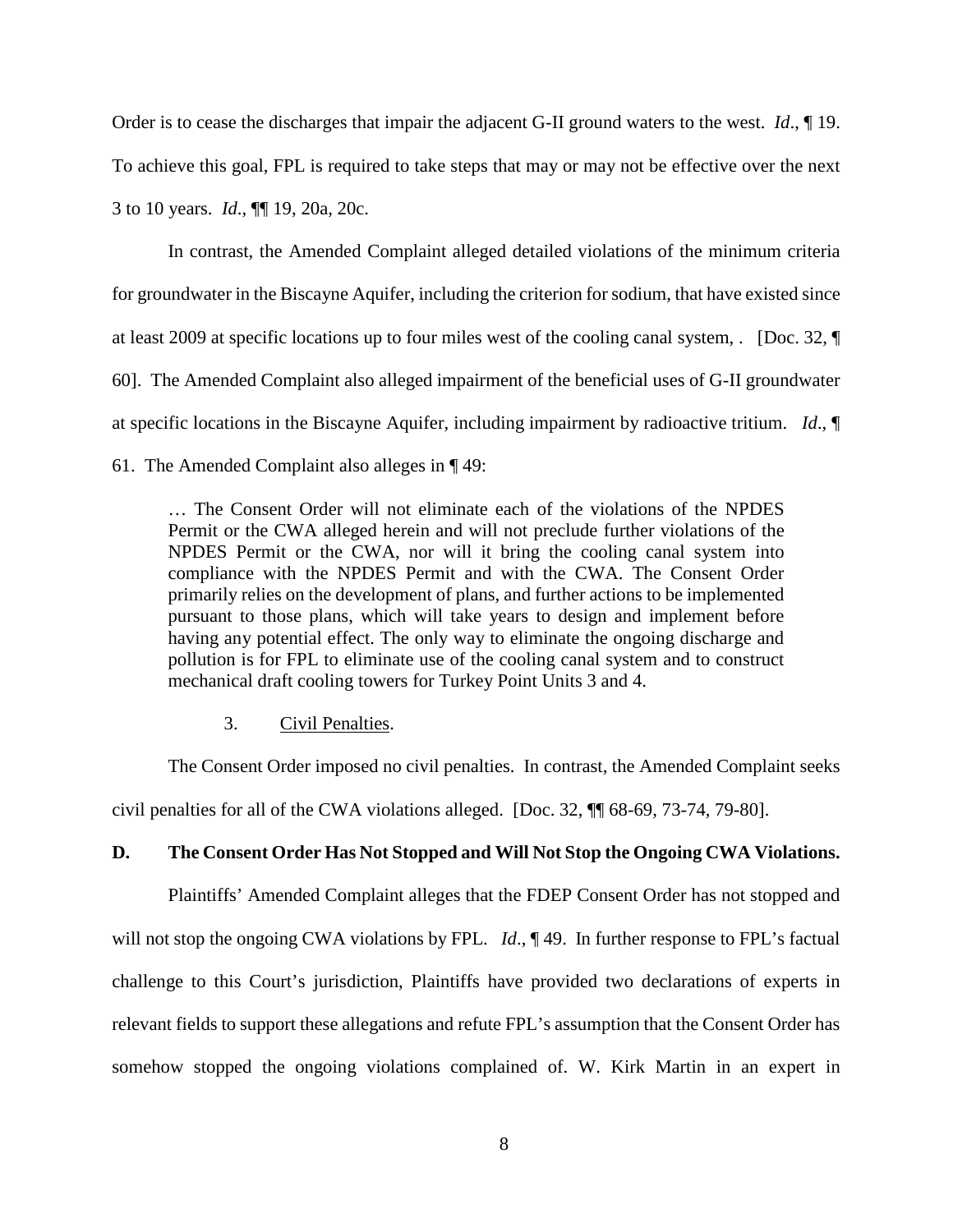groundwater hydrology, with extensive experience in Florida groundwater issues and studies. *See* Declaration of W. Kirk Martin, attached as Ex. 3. Bill Powers is a mechanical engineer with extensive experience in the evaluation of cooling systems for power plants, including nuclear power plants. *See* Declaration of Bill Powers, attached as Ex. 4.

First, Mr. Martin points out that the that Consent Order will result in backfilling only at the Turtle Basin Canal and Barge Basin Canal, and does not address the continued discharges into and contamination of Biscayne Bay at several other locations described in the Amended Complaint, including numerous natural hydrologic connections. Exhibit 3, ¶¶ 8-9. Second, Mr. Martin describes the flaws in the groundwater model developed by FPL and accepted by FDEP as the basis for the remedy selected in the Consent Order. *Id*., ¶ 10. Mr. Martin detailed these flaws, and described how other experts in Florida groundwater hydrology concur in finding multiple flaws in FPL's Model. *Id*., ¶ 11. Because of these flaws, serious questions exist whether the remedial actions proposed by FPL and FDEP will stop the continued flow of contaminated water from the cooling canal system into the groundwater and into the surface waters of Biscayne Bay, and whether these actions will remedy the CWA violations alleged in the Amended Complaint. *Id*., ¶ 12.

Finally, Mr. Powers makes it clear that the Consent Order fails to require the only certain remedy for the CWA violations, which is the elimination of the leaking Cooling Canal System altogether. Exhibit 4. His report demonstrates that a mechanical draft cooling tower system to replace the CCS is technically feasible and economically reasonable as compared to the uncertain band-aids for the ongoing violations in the Consent Order. *Id*. Plaintiffs' explicitly seek this permanent remedy in their Amended Complaint. [Doc. 32, ¶¶ 49, 67, 72, 78, Relief Requested b].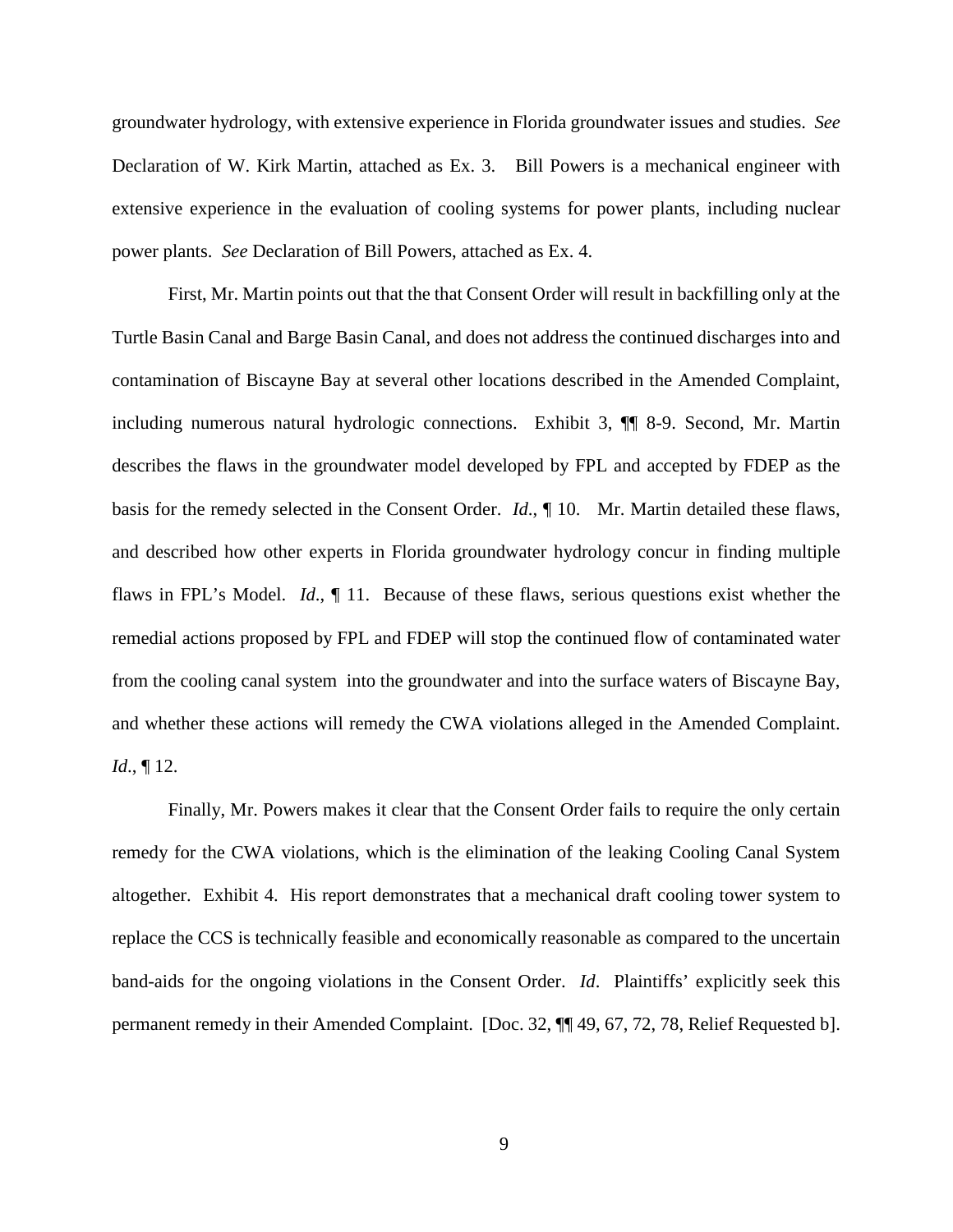#### **ARGUMENT**

# **I. CONGRESSIONAL INTENT, AS EXPRESSED IN 33 U.S.C. § 1319(g)(6)(B)(ii), IS FOR CWA CITIZEN ENFORCEMENT CASES, SUCH AS THIS, TO PROCEED NOTWITHSTANDING A STATE ADMINISTRATIVE ORDER.**

FPL's argument that Congress "did not allow" plaintiffs to proceed with citizen suits when state regulators have engaged in administrative action, such as the FDEP Consent Order, directly contradicts the plain language of, and Congressional intent behind, the CWA, as well as applicable Eleventh Circuit precedent interpreting the CWA. [Doc. 37, at 2] Congress' explicit allowance of cases such as this to proceed casts substantial doubt on whether the same issues resolved by Congress should be resurrected into a judicial bar under the guise of a standing challenge.

In regards to state administrative enforcement action such as that relied on by FPL, the CWA provides two potential bars on citizen suits: (1) when the state has commenced and is diligently prosecuting an action under comparable state law concerning the violations alleged in a citizen suit, 33 U.S.C. § 1319 $(g)(6)(A)(ii)$ ; and (2) where the State has addressed the CWA violations alleged in the citizen suit through the issuance of a final order not subject to further judicial review and the violator has paid a penalty. 33 U.S.C. § 1319(g)(6)(A)(iii).<sup>[2](#page-9-0)</sup> However, 33 U.S.C. § 1319(g)(6)(B) expressly limits the applicability of these administrative enforcement bars and, as is the case here, provides that these bars shall not apply to any violation of the CWA for which:

notice … has been given … prior to commencement of an action under this subsection and an action under section  $1365(a)(1)$  of this title with respect to such alleged violation is filed before the 120th day after the date on which such notice is given.

<span id="page-9-0"></span> $2$  This administrative enforcement bar would not be raised by the Consent Order in any event, because there was no civil penalty assessed against FPL.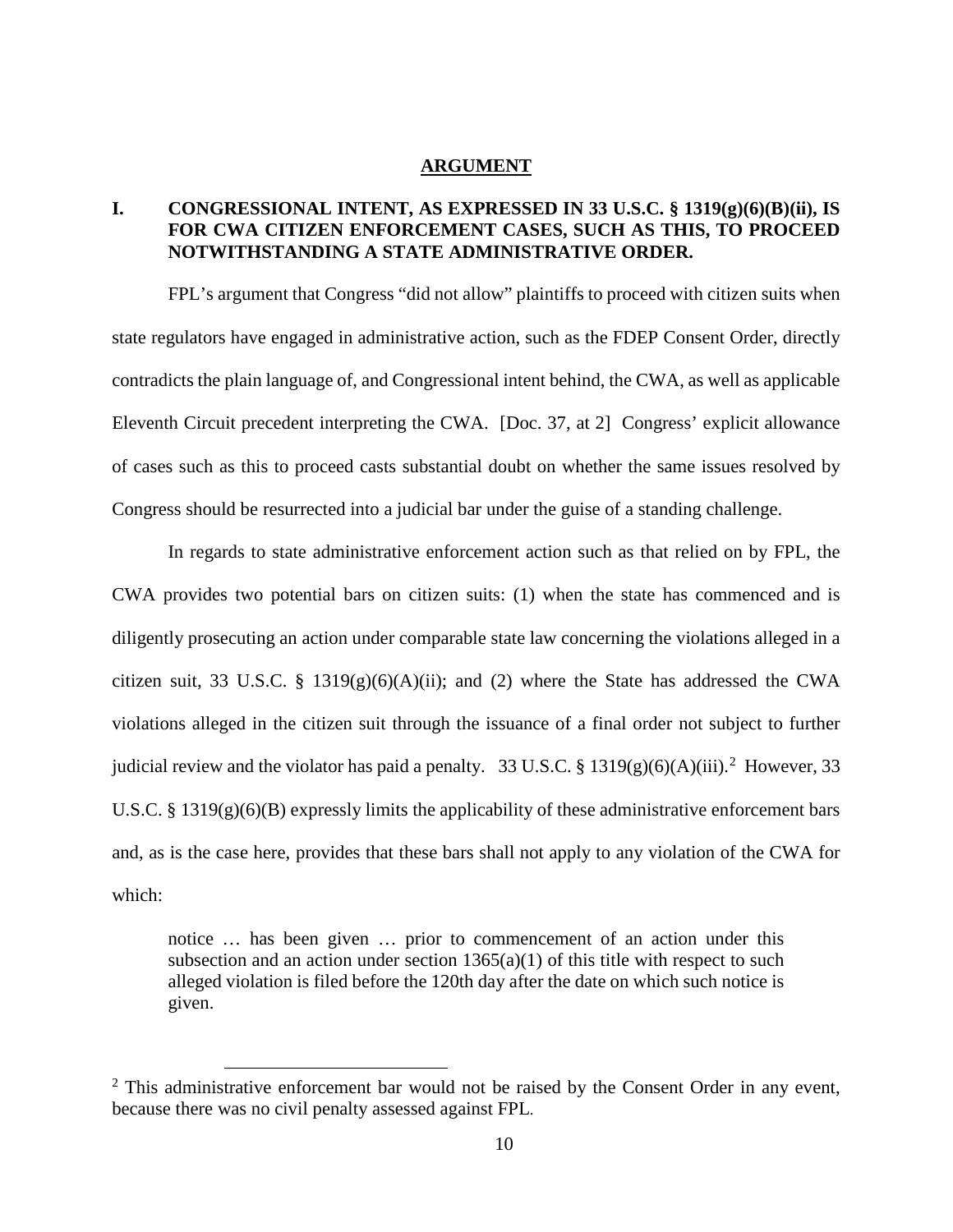33 U.S.C. § 1319(g)(6)(B)(ii).

In interpreting § 1319 $(g)(6)(B)(ii)$ , the Eleventh Circuit has recognized that the goal of the CWA is to restore the chemical, physical, and biological integrity of the nation's waters, and that Congress intended for this goal to be accomplished by enlisting the assistance of both governments and private citizens. *Black Warrior Riverkeeper, Inc. v. Cherokee Mining, LLC*, 548 F. 3d 986, 990 (11th Cir. 2008) ("*Cherokee Mining*"). *Cherokee Mining* held that citizen suits are "a proven enforcement tool," operating as Congress intended, "to *both spur and supplement* … government enforcement actions." *Id*. at 992, *quoting* S. Rep. No. 99-50, 28 (1985) (emphasis added). Thus, 33 U.S.C. § 1319 $(g)(6)(B)(ii)$  balances the right of private citizens to bring citizen suits against polluters with the avoidance of duplicate prosecution against polluters to accomplish Congress' goals. Additionally, since the statutory right to bring a citizen suit is established by Congress, it is "entirely appropriate" for Congress to determine "who may enforce [those rights] and in what manner." *Id.* Accordingly, the limitations on citizen suits set out in § 1319(g)(6)(A) are lifted so long as the notice and filing requirements of § 1319(g)(6)(B)(ii) are met. *Id*.

Pursuant to 33 U.S.C. § 1319(g)(6)(B)(ii), Plaintiffs gave notice of FPL's violations of the CWA over a month prior to the FDEP Notice of Violation concerning the groundwater contamination to the west of the cooling canal system and the "Warning Letter" regarding discharges to Biscayne Bay. Plaintiffs then filed their original Complaint within 120 days of this notice, obviating the application of the administrative enforcement bars. [Doc. 32, ¶ 7]. Though Plaintiffs are cognizant that standing is a constitutional doctrine distinct from statutory preemption under the CWA, the Congressional balancing of the right to bring citizen suits against avoidance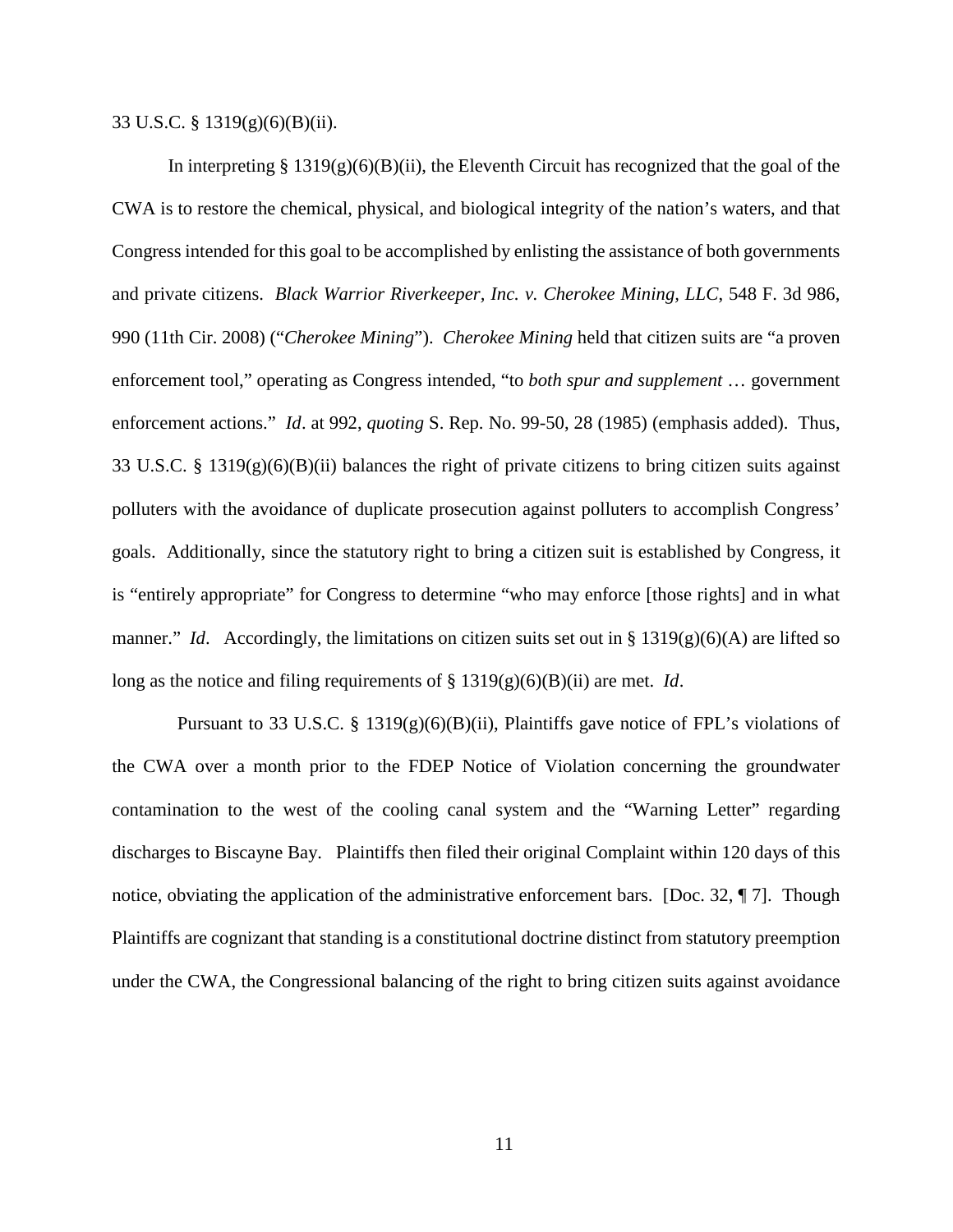of duplicate prosecution, as reflected in the CWA itself, puts to rest any argument over what Congress did or did not allow.<sup>[3](#page-11-0)</sup>

Consistent with Congress's determination of when citizens may enforce the CWA, district courts in this circuit have applied 33 U.S.C. §  $1319(g)(6)(B)(ii)$  to reject similar motions to dismiss made by other violators. In *Black Warrior Riverkeeper, Inc. v. Birmingham Airport Authority*, 561 F. Supp. 2d 1250, 1253, (N.D. Ala. 2008), the state regulatory agency commenced an administrative proceeding that resulted in a consent order after the plaintiff had served its 60-day notice of intent to sue. The court rejected the defendant's assertion that it should refrain from exercising jurisdiction in deference to the state agency, holding instead that the citizen suit fell squarely within the exception set forth in 33 U.S.C. § 1319(g)(6)(B)(ii). *Id*.; *accord*, *Altamaha Riverkeepers v. City of Cochran*, 162 F. Supp. 2d 1368, 1373 (M.D. Ga. 2001) ("*Altamaha Riverkeepers*") (even if state regulator takes action after receiving notice but before the citizen's suit is filed, the suit may proceed if it is filed within 120 days of the notice).

Moreover, because the statutory language of the CWA plainly allows for citizen suits to proceed, notwithstanding the commencement of an enforcement action between the date of the 60 day notice and the date that the lawsuit is filed, the court in *Black Warrior v. Birmingham Airport Authority* also rejected an argument that the court should defer to the state under the doctrine of primary jurisdiction. 561 F. Supp. 2d at 1255. Similarly, applying 33 U.S.C.  $\S$  1319(g)(6)(B)(ii) and traditional principles of standing, *Altamaha Riverkeepers* held that the plaintiff had standing to prosecute their CWA citizen suit even though the state regulator had proposed a consent order

<span id="page-11-0"></span><sup>&</sup>lt;sup>3</sup> Despite its assertions regarding Congressional intent and the role of citizen's suits, FPL addressed 33 U.S.C. §1319 $(g)(6)(B)$  only in a footnote. [Doc. 37 at 2, 19, n. 10] (noting that the *Cherokee Mining* case eventually was dismissed on mootness grounds after the defendant had come into compliance with its permit, a crucial fact that FPL does not and could not claim has occurred in this case).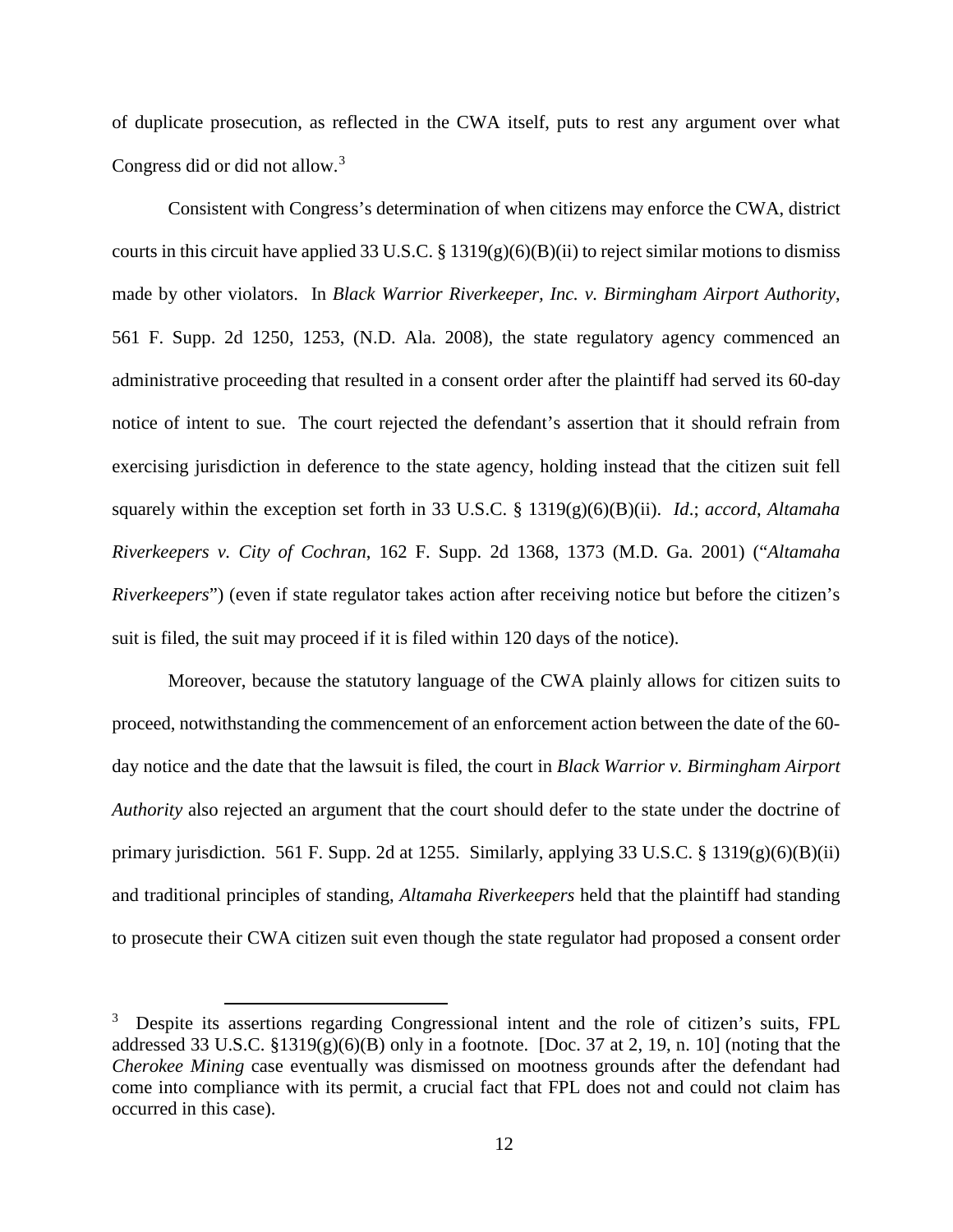and had fined the polluter. 162 F. Supp. 2d at 1372-73. The same conclusion should apply in this case.

# **II. THE PLAINTIFFS HAVE STANDING UNDER THE FACTS OF THIS CASE AND WELL-ESTABLISHED LAW.**

# **A. Plaintiffs Have Alleged CWA Violations Distinct From and In Addition to the Matters Addressed in the Consent Order, These Violations Are Ongoing, and FPL Is Not In Compliance With Its Permit or the CWA.**

The gravamen of FPL's motion is its repeated assertions that the Consent Order addresses all violations and issues raised in the Amended Complaint and fully resolves all of the Plaintiffs' claims, thereby defeating the standing element of redressability. [4](#page-12-0) [Doc. 37, at 2, 13, 15]. These assertions are false.<sup>[5](#page-12-1)</sup>

The Consent Order and the Amended Complaint both concern the pollution flowing from FPL's cooling canal system, but the Consent Order far short of fully addressing all of the violations alleged in the Amended Complaint:

First, the Consent Order does not allege or address CWA violations by FPL arising out of the discharge of polluted waters from the cooling canal system into Biscayne Bay, nor did the Consent Order purport to prohibit all discharges into Biscayne Bay, whereas the Amended Complaint alleged these violations and sought this remedy. [Doc. 32, ¶¶ 51, 59, 71].

Second, the Consent Order's remedies for the "issue" of pollution flowing into Biscayne Bay addressed only two sources -- the Turtle Point Canal and Barge Basin Areas -- rather than the

<span id="page-12-0"></span><sup>&</sup>lt;sup>4</sup> FPL does not challenge the other elements of Plaintiffs' standing in their Motion, injury in fact and causation. Plaintiffs have alleged facts in their Amended Complaint to support these elements and will prove their standing at trial.

<span id="page-12-1"></span><sup>&</sup>lt;sup>5</sup> The FDEP 2014 Administrative Order and the Consent Agreement between FPL and DERM are irrelevant to Plaintiffs' standing because they do not involve violations of the CWA or FPL's NPDES Permit.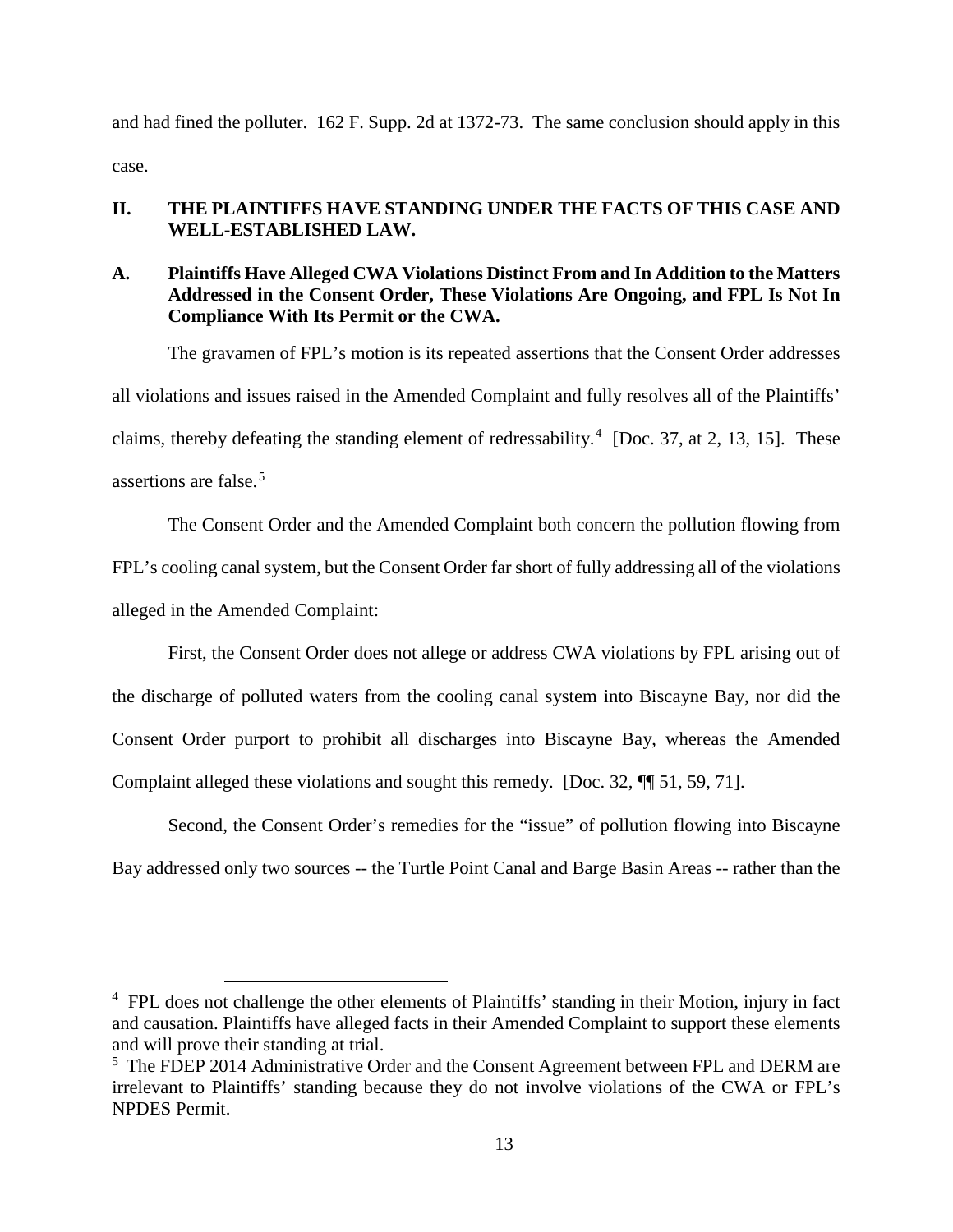multiple sources alleged in the Amended Complaint and described in the Martin Declaration. *Id*., ¶¶ 52-55; Exhibit 3.

Third, the Consent Order did not address the new upwelling's of polluted groundwater that are alleged in the Amended Complaint and have been discovered since the execution of the Consent Order. *Id.,* ¶ 55.

Fourth, the Consent Order did not address all of the violations alleged in the Amended Complaint based on the flow of polluted water into the Biscayne Aquifer. *Id*., ¶¶ 59-66.

Fifth, the Consent Order did not assess civil penalties, as are sought by the Amended Complaint. *Id*., ¶¶ 68-69, 73-74, 79-80.

Moreover, the Consent Order falls far short of fully resolving Plaintiffs' claims or of compelling FPL's compliance with the CWA or its NPDES permit, now or in the future. Concerning the discharges of polluted water into Biscayne Bay, the Consent Order address only two of the multiple likely sources of discharge and in no way assures that discharges into this surface water will terminate. Plaintiffs have provided evidence to this Court that the only way to stop these discharges into Biscayne Bay is to eliminate the cooling canal system. *Id*., ¶¶ 67, 72. After a trial, the Court may or may not impose this remedy, but the Court certainly cannot predetermine that decision based on the Consent Order.<sup>[6](#page-13-0)</sup>

Similarly, concerning the discharges of polluted water into the Biscayne Aquifer, and resulting violations of water quality standards, the Consent Order falls short of comprehensively

<span id="page-13-0"></span><sup>&</sup>lt;sup>6</sup> FPL's argument that the Plaintiffs are seeking to modify the permit misconstrues the permit's terms. [Doc. 37, at 17]. As FPL recognizes, the permit does not authorize discharge to surface waters of the state. *Id.*, at 10. While the permit does authorize discharge to groundwater, it does so only to the extent that groundwater does not reach surface waters such as Biscayne Bay. Plaintiffs will present evidence that, because of the multiple connections between the groundwater in the Biscayne Aquifer and the Biscayne Bay, the only way to avoid discharge into Biscayne Bay is to eliminate the cooling canal system.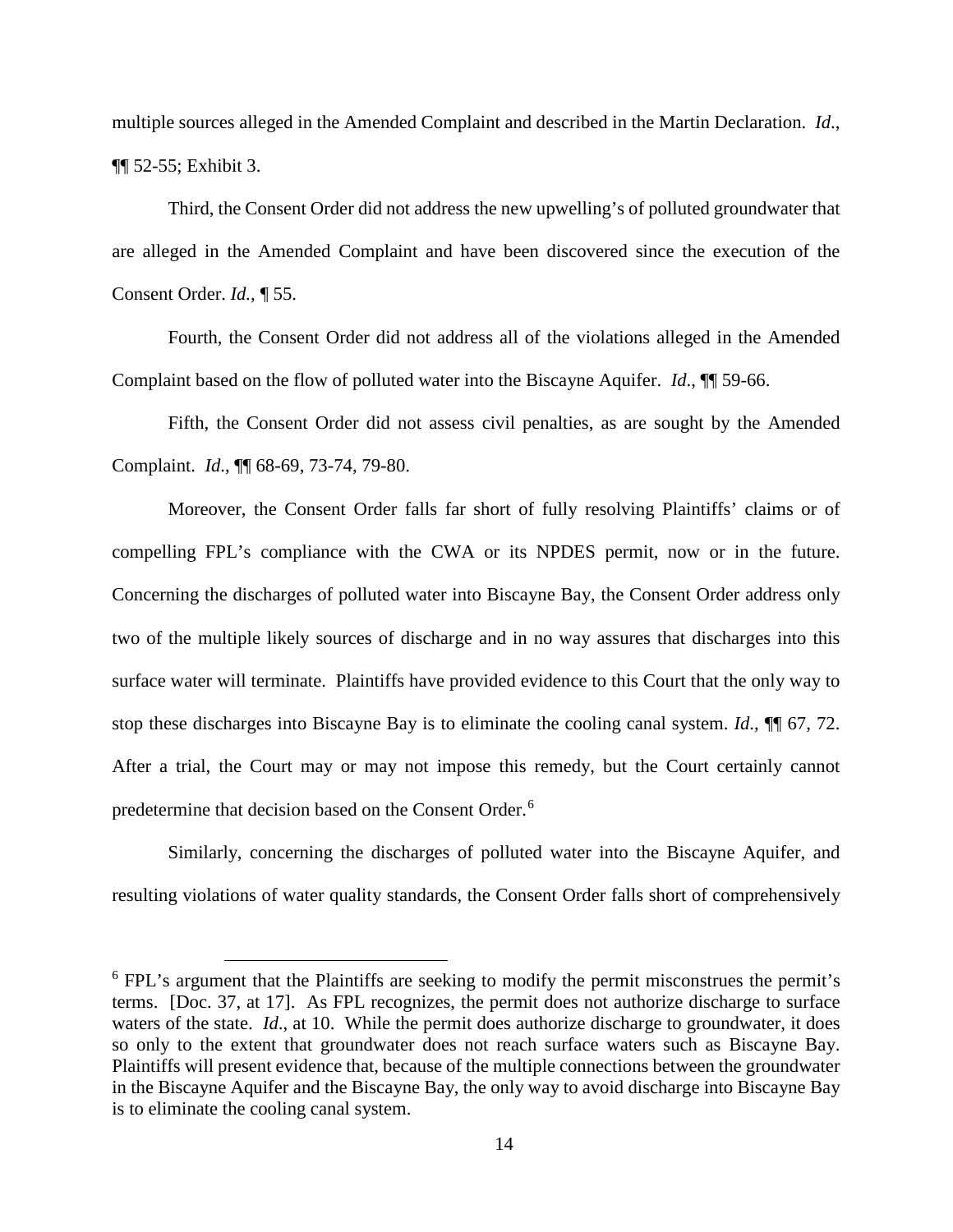resolving these claims through compelled compliance with FPL's permit. Due to the defects in FPL's groundwater model, the uncertainties surrounding the effectiveness of the measures contained in the Consent Order, and the multiple years required to ascertain the effectiveness of these measures, FPL's contention that the Consent Order represents a comprehensive resolution of these violations lacks credibility, and is, at best, premature.

### **B. The Plaintiffs Have Standing Under Governing Precedent.**

Ultimately, FPL has not asserted, nor could it, that the Consent Order has brought it into compliance with its permit and with the CWA. Absent such a demonstration, proved through evidence of compliance over a period of time, Plaintiffs' claims are redressible under longstanding precedent from the Supreme Court and the Eleventh Circuit. These cases establish a three-part test for standing: (1) an injury-in-fact, (2) a causal connection between the injury and the defendant's actions, and (3) a likelihood that the requested relief will redress the alleged injury. *Black Warrior Riverkeeper, Inc. v. U.S. Army Corps of Engineers*, 781 F. 3d 1271, 1279 (11th Cir. 2015), *citing Lujan v. Defenders of Wildlife*, 504 U.S. 555, 561 (1992); *Parker v. Scrap Metal Processors, Inc.*, 386 F. 3d 993, 1003 (11th Cir. 2004).

In this case, Plaintiffs have alleged an injury-in-fact that is causally connected to FPL's actions, and FPL has not contended otherwise. Each of the Plaintiffs have members who live, work, and recreate on Biscayne Bay near the Turkey Point Power Plant and who have environmental, recreational, property, economic, health, and aesthetic interests in these waters that have been, and continue to be, damaged by FPL's unlawful discharges of pollution into these waters. [Doc. 32,  $\P$ ] 13, 15, 17-18]. Likewise, each Plaintiff has members who use drinking water supplied from the Biscayne Aquifer near the FPL Turkey Point Power Plant, who have property, economic, and health interests in these waters that are damaged by the Defendant's pollution. *Id*.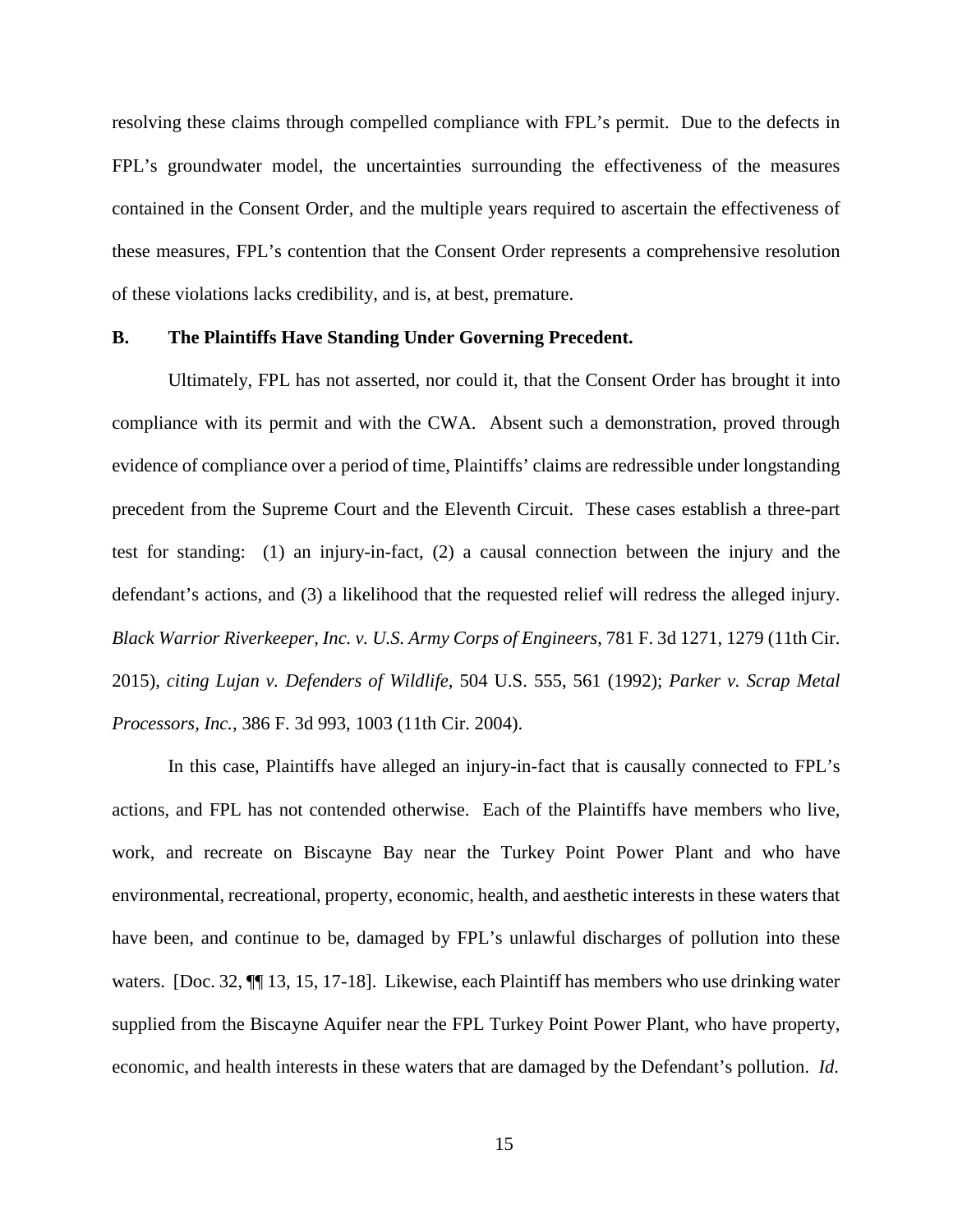Plaintiffs' injuries are also likely to be redressed by the requested relief. Plaintiffs seek civil penalties as well as an enforcement order/injunction requiring that FPL take immediate and substantial action(s) to stop the discharge of industrial wastewaters containing pollutants into Biscayne Bay and the Biscayne Aquifer, and take permanent steps to prevent additional pollutants from being discharged from the FPL Power Plant in violation of its NPDES permit. *Id*., ¶ 19; *see als*o ¶¶ 67-68, 72-73, 78-79. Plaintiffs have alleged and have offered proof that the only means of stopping FPL's unlawful discharges into Biscayne Bay and otherwise bring FPL into compliance with the CWA, its NPDES permit, and Florida water quality standards is to eliminate the discharge of polluted waters into the cooling canal system through construction of a closed cooling water system, such as closed-system mechanical cooling towers. *Id*., ¶¶ 67, 72; *see also* Exhibit 4 (Declaration and Report of Powers Engineering).

Because the Plaintiffs seek relief that will redress their injuries, Plaintiffs have standing. *Black Warrior v. U.S. Army Corps of Engineers*, 781 F. 3d at 1280-81; *Parker*, 386 F. 3d at 1003; *Altamaha Riverkeepers*, 162 F. Supp. 2d at 1372. As the court held in *Altamaha Riverkeepers*, the Consent Order, which may or not reduce FPL's pollution over the next 3 to 10 years, but which certainly has not resulted in compliance at present, does not eliminate the element of redressability. *Id*. This is particularly true where, as outlined above, Plaintiffs have alleged many violations beyond the matters addressed in the Consent Order and those violations are ongoing.

In addition to distorting of the facts, the central legal error of FPL's argument is that it seeks to convert issues of fact and ultimate proof – whether the Court should grant an enforcement order and civil penalties and, if so, the details of those forms of relief – into an issue of law as to whether the Court has jurisdiction. Further, FPL seeks to have the Court pre-judge those factual issues. To the contrary, whether the Court ultimately will grant relief, and the form of that relief,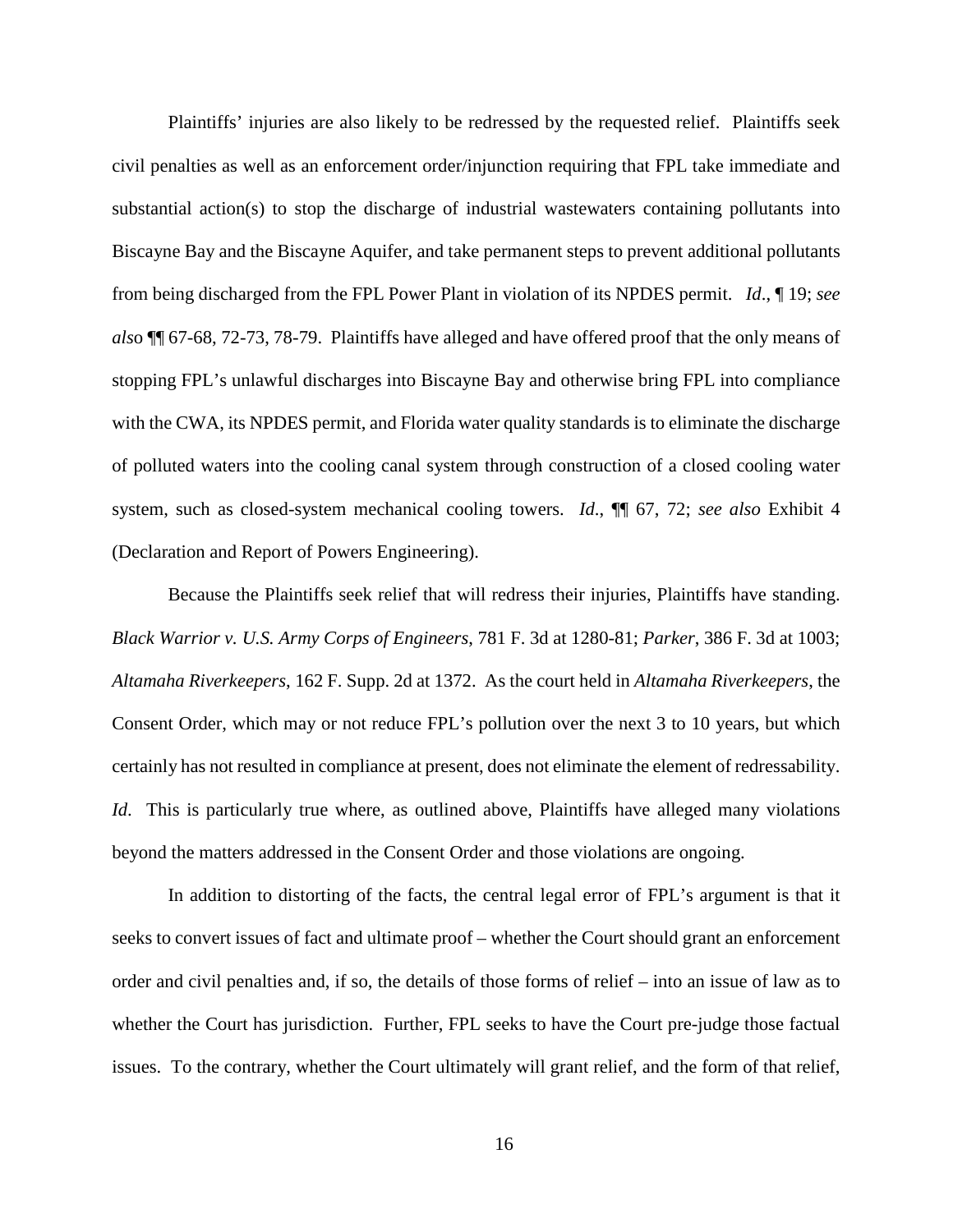can be determined only after discovery and a full presentation of the evidence for the Court's consideration.

In the absence of any CWA standing cases that supported its argument, FPL instead relied on inapposite cases from other circuits that applied the related but distinct doctrine of mootness. However, applying Eleventh Circuit precedent, even principles of mootness reinforce Plaintiffs' standing.<sup>[7](#page-16-0)</sup>

The critical test for mootness is whether there is "no reasonable expectation that the wrong will be repeated." *Gwaltney of Smithfield v. Chesapeake Bay Foundation, Inc.*, 484 U.S. 49, 66 (1987); *Atlantic States Legal Foundation, Inc. v. Tyson Foods Inc.*, 897 F. 2d 1128, 1134-35 (11th Cir. 1990). In *Atlantic States*, the Eleventh Circuit applied this test to hold that the plaintiff's claim for injunctive relief was moot because the defendant had come into compliance with its permit, and had stayed in compliance for two years. 897 F. 2d at 1135. Conversely, the plaintiff's claim for civil penalties was not moot so long as violations were ongoing at the time the complaint was filed. *Id*. at 1134-35. The court bolstered its holding by noting that citizen suits are an important supplement to government enforcement of the CWA, and that civil penalties serve as an important deterrent against future violations. *Id*. at 1136.

Consideration of the *Atlantic States*test buttresses that the Plaintiffs' claims are redressible. FPL does not claim that it has come into compliance with its permit, nor could it. Moreover, the Plaintiffs have alleged, and have offered evidence to support, that FPL's multiple violations of its permit and of the CWA are ongoing and will continue absent an appropriate enforcement

<span id="page-16-0"></span> $<sup>7</sup>$  A critical difference between standing and mootness is that the burden to demonstrate standing</sup> is on plaintiffs, whereas the burden to show mootness is on the defendant. *Atlantic States*, 897 F. 2d at 1134. FPL's reliance on mootness cases while arguing standing is a transparent attempt to shift the burden to the Plaintiffs.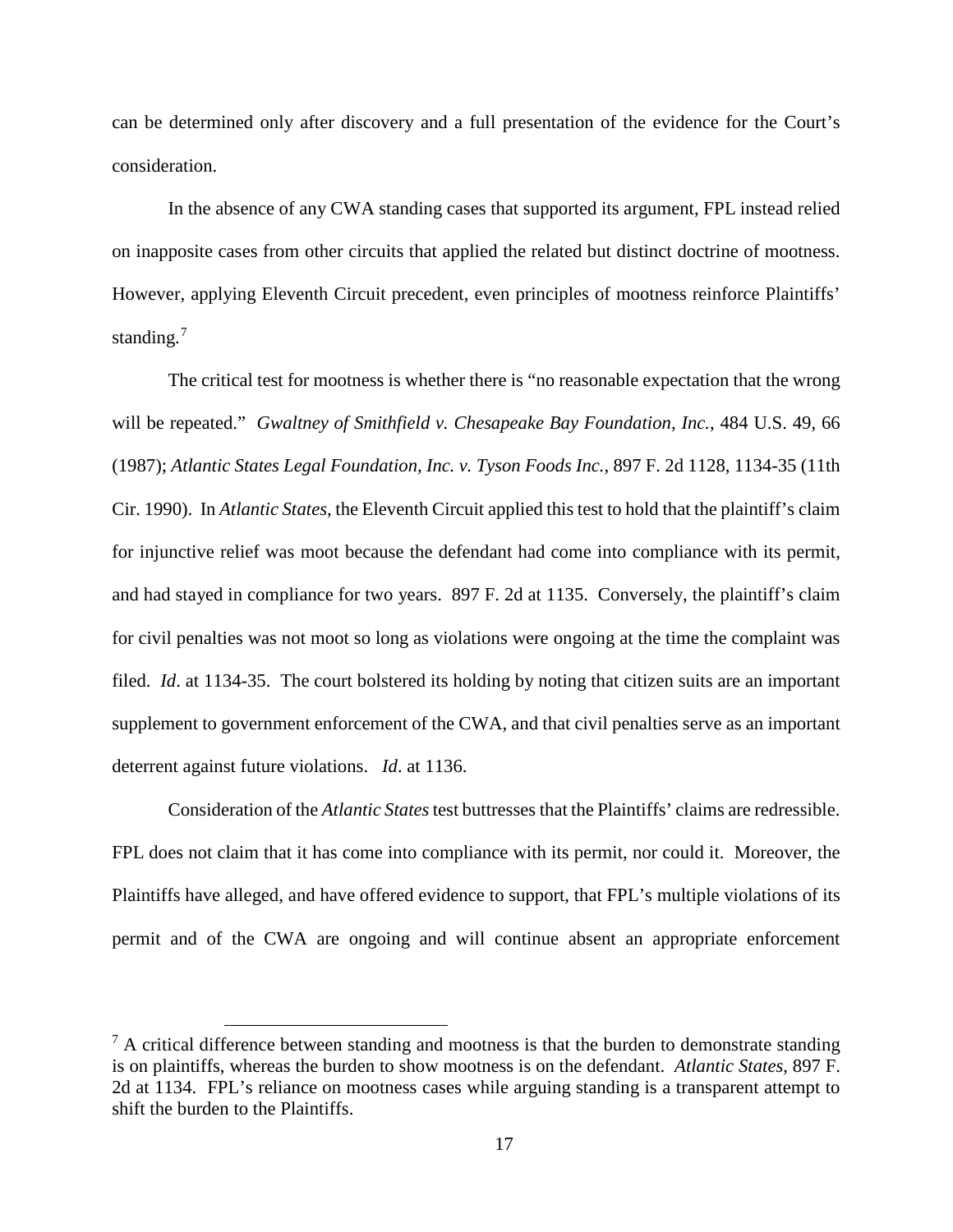order/injunction from this Court. Amended Complaint, ¶¶ 49, 51- 53, 60, 64, 66, 71, 76. Accordingly, the Plaintiffs' claims are redressible because FPL is not in compliance with its permit and Plaintiffs have alleged ongoing violations not resolved by the Consent Order. *Black Warrior v. Birmingham*, 561 F. Supp. 2d at 1255.

Indeed, according to the Consent Order, itself, the actions FPL is undertaking may take 3 to 10 years to be effective, and there is no assurance that FPL's violations will cease at some future date, even if the Consent Order is implemented and functions as intended. [Doc. 38-1, ¶¶ 19, 20a, 20c]; s*ee generally*, *Black Warrior Riverkeeper, Inc., v. Shannon, LLC,* No. 2:13-CV-00763-RDP, 2014 WL 1246473, at \*5 (N.D. Ala. March 24, 2014) (finding of mootness requires evidence of a period of compliance). This is especially true in light of the defects in FPL's groundwater model and the failure of the Consent Order address all of the pathways by which groundwater is flowing into Biscayne Bay. *See* Exhibit 3, ¶¶ 10-12.

Rather than citing CWA standing cases, or even *Atlantic States,* FPL relied on inapposite cases from the Fifth and Sixth Circuits. In *Environmental Conservation Organization v. City of Dallas*, 529 F. 3d 519, 5234-24 (5th Cir. 2008), the Fifth Circuit upheld summary judgment granted after the EPA had filed a CWA enforcement action in court similar to the plaintiffs' citizen suit, and the same court hearing the plaintiff's CWA claims had approved a Consent Decree that was designed to ensure compliance with polluter's permit, including \$800,000 in civil penalties. Because there was no realistic prospect that the violations alleged in the complaint would continue after the court-approved Consent Decree, the case was moot. *Id*. at 529. In contrast, in this case,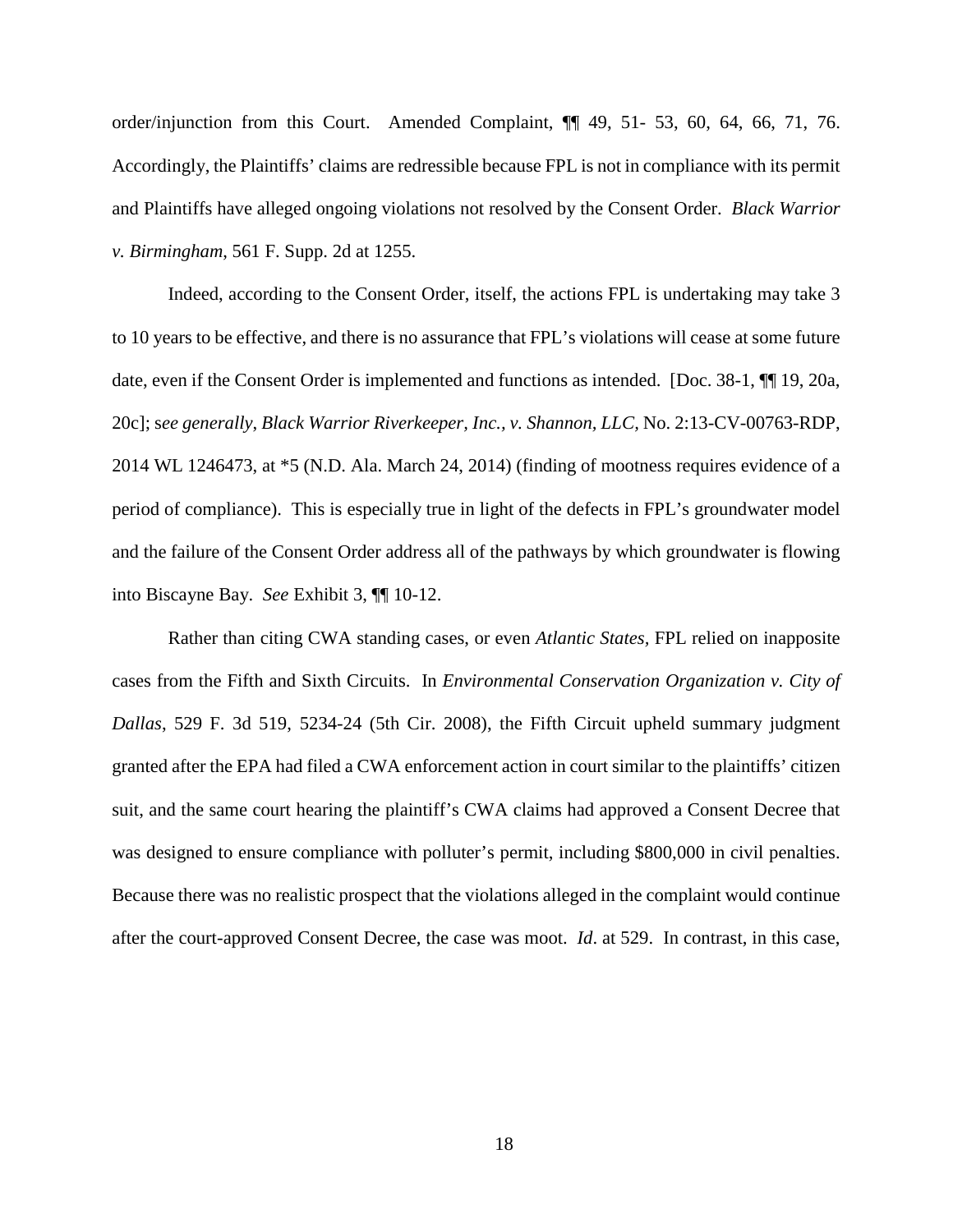there is no court-approved consent decree and, as demonstrated above, the violations alleged in the Amended Complaint are continuing.<sup>[8](#page-18-0)</sup>

FPL also relied on *Ellis v. Gallatin Steel Co*., 390 F.3d 461 (6th Cir. 2004), a case that involved neither standing, nor mootness, but the appropriateness of the entry of injunctive relief in a citizen's suit after the EPA had filed an enforcement action and the court had approved a Consent Decree that included remedial measures and extensive civil penalties. 390 F. 3d at 468, 475-76. Under these circumstances, the Court of Appeals held that plaintiffs failed to show irreparable injury as required for injunctive relief, and also failed to show that the Consent Decree was not "diligent prosecution" under the Clean Air Act. *Id*., at 475-76. Thus, the facts and holdings of *Ellis* are far removed from the present case.<sup>[9](#page-18-1)</sup>

Under the Eleventh Circuit cases cited above, Plaintiffs have standing for injunctive relief and civil penalties because the violations are continuing, because the Consent Order had not brought FPL into compliance with its permit and with the CWA, because it is at best uncertain that the Consent Order will bring FPL into compliance over the course of 10 years, and because Plaintiffs allege violations that are distinct from and in addition to the violations addressed by the Consent Order. Even if FPL eventually achieved compliance many years from now, Plaintiffs will continue to have standing on their claims for civil penalties because FPL's violations were ongoing at the time the complaint was filed. *Atlantic States*, 897 F. 2d at 1134-35. Accordingly, the Court should deny FPL's motion.

<span id="page-18-0"></span><sup>&</sup>lt;sup>8</sup> For similar reasons, the eventual dismal of the Black Warrior case on mootness grounds has no relevance to FPL's motion because the Black Warrior defendant had come into compliance and stayed in compliance for a period of time. Black Warrior Riverkeeper, Inc., v. Cherokee Mining, LLC, 637 F. Supp. 2d 983, 986, 989 (N.D. Al. 2009).

<span id="page-18-1"></span><sup>9</sup> The Clean Air Act case of *Little v. Louisville Gas & Elec. Co*., 33 F. Supp. 3d 791 (W.D. Ky. 2014), which relied on *Ellis* and was cited by FPL in a footnote, is inconsistent with Eleventh Circuit precedent and should be disregarded.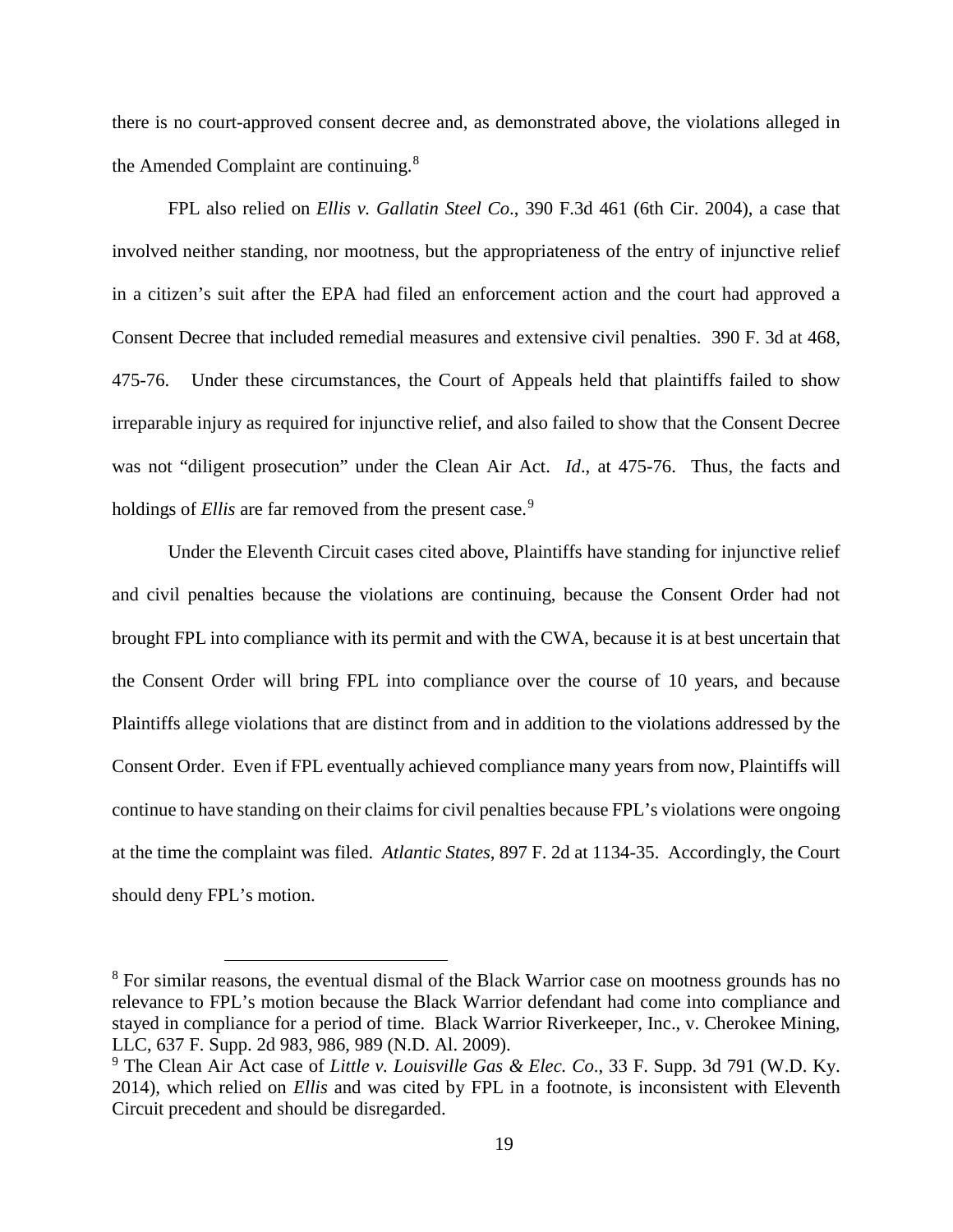#### **CONCLUSION**

For many years, polluted cooling water has discharged from FPL's cooling canal system into Biscayne Bay and into the Biscayne Aquifer, resulting in multiple violations of FPL's permit, yet only in June 2016, long after the Plaintiffs' 60-day notice of intent to sue, has FDEP sought any measures to attempt that address these discharges into Biscayne Bay or the contamination of the Biscayne Aquifer under FPL's NPDES Permit. Under these circumstances, the explicit language and intent of the CWA is for the Plaintiffs' case to proceed. 33 U.S.C. § 1319(g)(6)(B)(ii), *Black Warrior*, 548 F. 3d at 992. Further, Plaintiffs have demonstrated that their injuries are redressible because the Consent Order did not address all of the violations alleged in the Amended Complaint and did not ensure that no further violations will occur, nor did it impose civil penalties, and these violations are ongoing. FPL's motion to dismiss should be denied.

Respectfully submitted this 14th day of November, 2016.

*/s/ James M. Porter* James M. Porter (Fla. Bar No. 443329) JAMES M. PORTER, PA 9350 South Dixie Highway 10th Floor Miami, Florida 33156 Tel: (305) 671-1345 Jim@JamesMPorterPA.com

Gary A. Davis (N.C. Bar No. 25976) (*Pro Hac Vice* ) James S. Whitlock (N.C. Bar No. 34304) (*Pro Hac Vice*) DAVIS & WHITLOCK, P.C. 21 Battery Park Avenue Suite 206 Asheville, NC 28801 (828) 622-0044 (828) 398-0435 gadavis@enviroattorney.com jwhitlock@enviroattorney.com

*Counsel for Plaintiffs*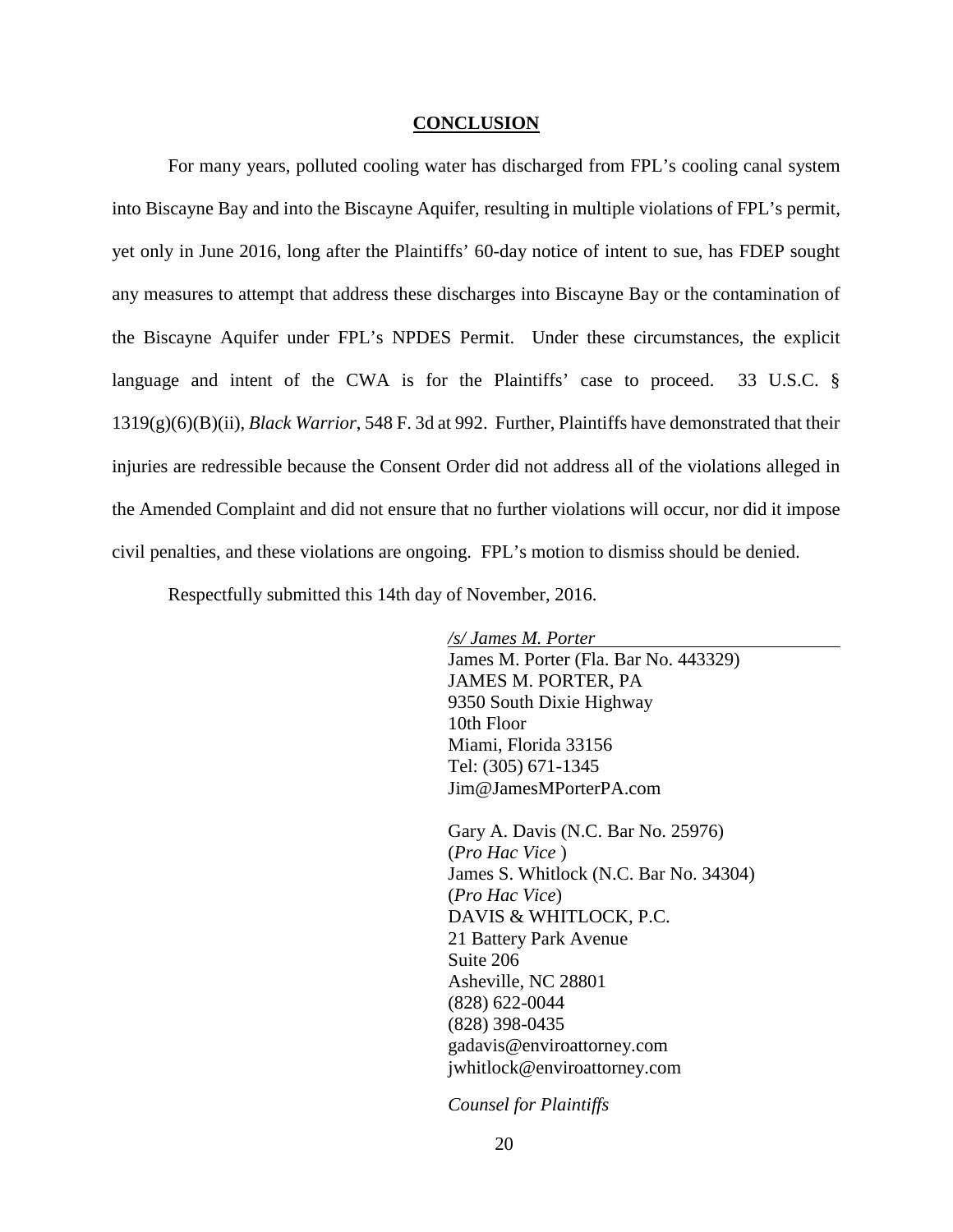### **CERTIFICATE OF SERVICE**

I HEREBY CERTIFY that on November 14, 2016, a true and correct copy of the foregoing and Plaintiffs Exhibits 1-4 was served by transmission of Notice of Electronic Filing generated by CM/ECF on all counsel or parties of record listed below:

Jamie Zysk Isani (Florida Bar No. 728861) jisani@hunton.com Barry R. Davidson (Florida Bar No. 107678) bdavidson@hunton.com Jordi C. Martínez-Cid (Florida Bar No. 100566) jmartinez-cid@hunton.com HUNTON & WILLIAMS LLP 1111 Brickell Avenue, Suite 2500 Miami, Florida 33131 Telephone: (305) 810-2500 Facsimile: (305) 810-1675

Nash Long nlong@hunton.com Brent Rosser brosser@hunton.com Emma C. Merritt emerritt@hunton.com HUNTON & WILLIAMS LLP Bank of America Plaza, Suite 3500 101 South Tryon Street Telephone: (704) 378-4700 Facsimile: (704) 378-4890

Michael W. Marcil (Fla. Bar No. 91723) mmarcil@gunster.com GUNSTER YOAKLEY & STEWART PA 450 E Las Olas Blvd Ste 1400 Fort Lauderdale, FL 33301-4206 Telephone: (954) 468-1385 Facsimile: (954) 523-1722

Charles L. Schlumberger (Fla. Bar 109255) Charles.Schlumberger@fpl.com Senior Litigation Counsel FLORIDA POWER & LIGHT COMPANY 700 Universe Boulevard Juno Beach, FL 33408 Telephone: (561) 304-6742 Facsimile: (561) 691-7103